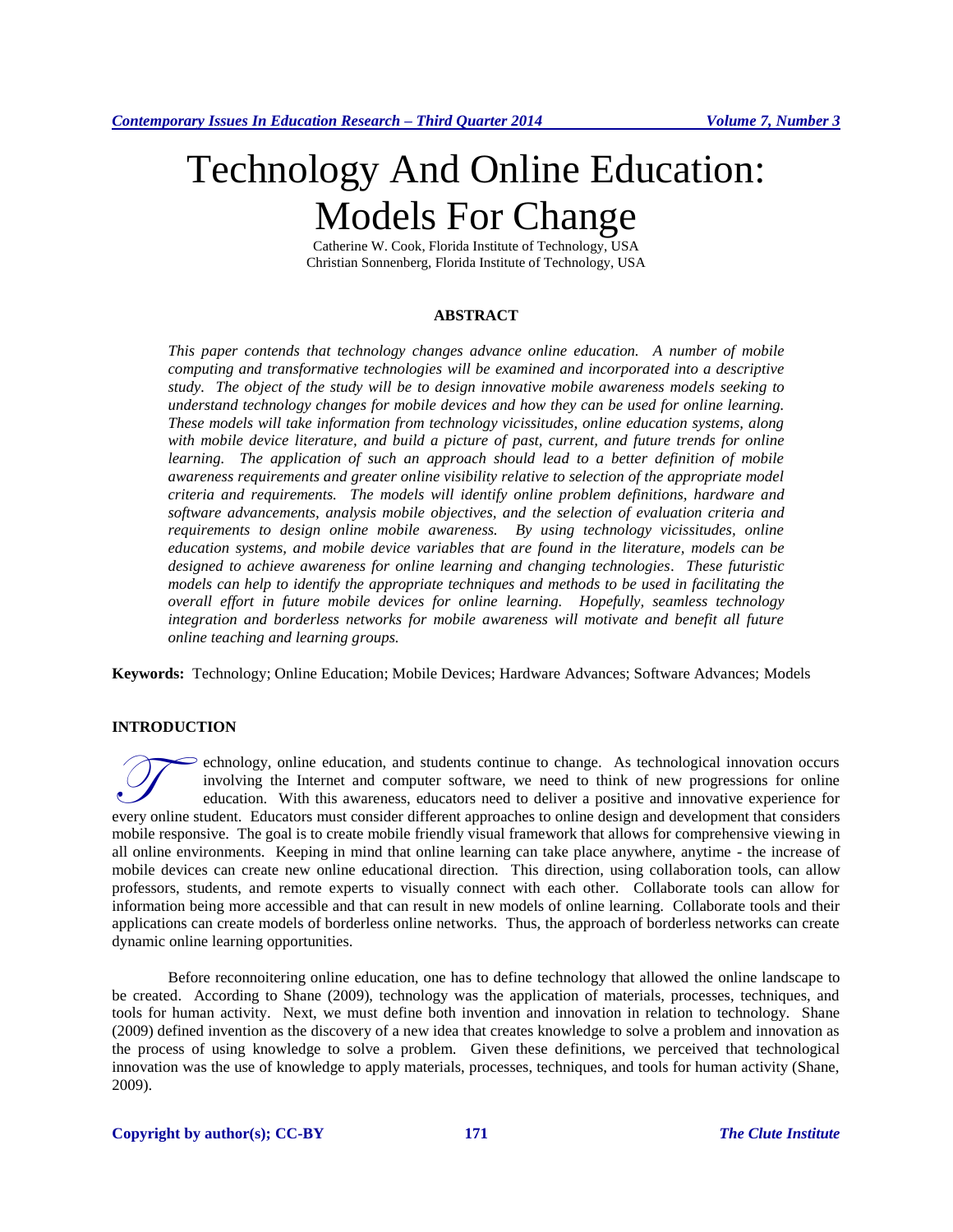Today, the World Wide Web (Web) is thriving within corporate workplaces and higher education campuses. The presence of the Web and online environment has changed the relationship between those who are entrusted to train and teacher – and those learners who will benefit from new online experiences. With this change, trainers, teachers, and learners can move towards a more active and collaborative learning experience. First, we must establish the current technologies driving our online landscape. Second, one has to consider the vested partners in that online landscape. Vested partners include business, government, and higher education. All will have consigned interest in designing, modeling, and developing new training, teaching, and learning paradigms (Berners-Lee, 1992; Berners-Lee & Fischetti, 1999; Bates, 2012).

## **TECHNOLOGY AND MOORE'S LAW**

In discussing technological advancements, a brief review of the literature is appropriate to gain an understanding of technology changes over the past several decades. Presently, we are undergoing a fast pace of technological advancement. This pace suggests that our current technologies are certainly powerful – but, may be only temporary. Moore's Law (1965) was related to computing hardware and posited that the number of transistors on integrated circuits would double approximately every two years. The law has been a guiding principle of progress in electronics and computing since Moore first formulated his predication in 1965. In the late 1950's, chips had 200 transistors. By 2005, chips with 1 billion transistors were produced by Intel (Moore, 1965; Kanellos, 2003). Moore (1965) foresaw the future of integrated electronics that would bring about a proliferation of electronics, pushing science into new areas. New areas would include sensations for home computers, automatic controls for automobiles, and personal portable communications equipment. Lastly, the new science would see the most potential in the production of large systems, such as telephone communications that would switch telephone circuits and perform data process, establishing powerful computers organized in completely different ways (Moore, 1965).

According to Kurzweil (1999), communications and internet technologies were projected to continue to evolve at the pace of Moore's Law for a minimum of another 20 years, and the Law of Accelerating Returns, meaning that the pace of advancement would continue to increase. Kurzweil (1999) proposed "The Law of Accelerating Returns," according to which the rate of change in a wide variety of evolutionary systems (including the growth of technologies) tended to increase exponentially. Simply put, accelerating change could be viewed as an increase in the rate of technological progress throughout history, which suggested faster and more profound changes in the future. Kurzweil (2001) argued for extending Moore's Law to describe exponential growth of diverse forms of technological progress, suggesting new technology will be invented to allow us to cross barriers, such as disruptive technologies. Overcoming disruptive technologies leads to invention and innovation – in turn accelerates technology adoption. Thus, identifying and understanding the barriers will lead to seamless technology integration and borderless networks that will motivate and benefit future training, teaching, and learning groups.

Keeping Moore's Law in mind, we need to investigate the technologies supporting the paradigm of online learning that is with us now. Have we seen, since the early 1950's, communications and Internet technologies evolved at the pace of Moore's Law for a minimum of 20 years and the Law of Accelerating Returns? Put simply, are technology changes continuing to increase as Moore's Law would suggest? We can answer that question by looking at the technologies that are presently serving our training, teaching, and learning groups. The global world has been with us for over 35 years. Technological developments, such as the Internet, the Web, mobile and wireless computing, and their related applications, allowed for the creation and expansion of a global world (Boettcher & Conrad, 2004). During those 35 years, and certainly within the last 10 years, our technologies have transformed how people interact and collaborate with each other. Our technologies have transformed how we use our resources and services. Finally, our technologies have transformed how organizations, such as business, government, and education, function in a global world (Boettcher & Conrad, 2004).

# **TECHNOLOGY INNOVATIONS 1950-2010**

We can trace the development of electronic computers to the late 1950's. Early networking formulated in the Cold War think tanks and was realized in the Defense Department with its creation of the Advanced Research Projects Agency Network (ARPANET). In 1966, associates at MIT proposed a plan for the first long-distance computer network. In 1967, Lawrence Roberts carried out research into computer networks and is credited with the

#### **Copyright by author(s); CC-BY 172** *The Clute Institute*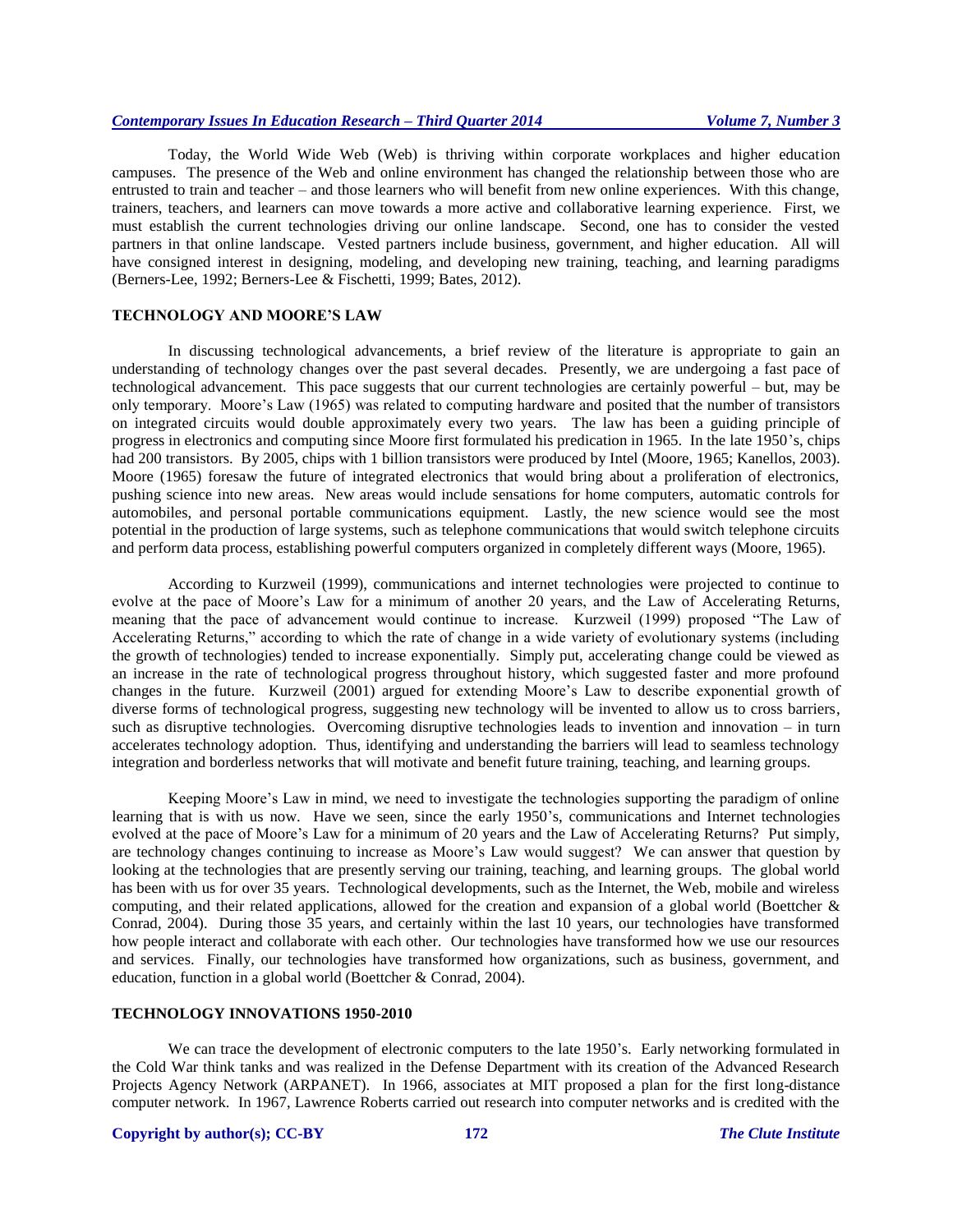system design for the wide area digital communications network that would come to be called ARPANET (Roberts, 1967; Abbate, 1999). Roberts (1967) listed five reasons for establishing a network which would allow many computers to communicate with each other to interchange and execute programs or data: load sharing; message service; data sharing; program sharing; and, remote service. The concept of the Internet developed in the late 1960's and early 1980's with a variety of protocols. In particular, the ARPANET, led to the development of federal wide area network protocols for internetworking, which were multiple separate networks, joined together into a network of networks (Roberts, 1967; Abbate, 1999). In 1974, Transfer Control Protocol/Internet Protocol (TCP/IP) allowed computers and networks of different varieties to connect to each other for the first time. In 1982, Internet protocol suite was standardized, leading to the concept of world-wide network of interconnected networks, called the Internet. Access to the ARPANET was expanded in the 1981 and later in 1986, leading to supercomputer sites in the United States for research and education organizations (Roberts, 1967; Abbate, 1999; Barras, 2007). Eventually, there were collaborations between business, government, and universities, which led to rapid progress in the development of the Internet.

It was advocated by Bower and Christensen (1995) along with Rosenbloom and Spencer (1996) that our technologies have innovated faster than society's needs evolved. Technologies produce services that are at the beginning sophisticated, expensive, and complicated for the marketplace. These are sustaining technology innovations for the higher tiers of their markets, going to the most demanding and sophisticated customers at the top of the market. However, by doing so, these technology innovations open the door to "disruptive innovations" at the bottom of the market (see Table 1).

| Table 1. I has co of Technology Hillovations |                                                                                                  |  |  |  |
|----------------------------------------------|--------------------------------------------------------------------------------------------------|--|--|--|
| 1960 - 1980                                  | Internet introduced and development of supercomputer sites in the United States for research and |  |  |  |
| <b>Incremental Phase</b>                     | education organizations                                                                          |  |  |  |
| $1990 - 2010$                                | advancement in technological capacity to store, communicate, compute information, tracking, and  |  |  |  |
| Semi-Radical Phase                           | digital technologies                                                                             |  |  |  |
| $2010$ - present                             | digital format in telecommunication and technological memory                                     |  |  |  |
| Disruptive Phase                             |                                                                                                  |  |  |  |

|  |  |  |  | <b>Table 1: Phases of Technology Innovations</b> |
|--|--|--|--|--------------------------------------------------|
|--|--|--|--|--------------------------------------------------|

Source: Bower and Christensen (1995); Rosenbloom & Spencer (1996)

Simply put, a disruptive innovation is an innovation that helps create a new market and eventually goes on to disrupt an existing market, displacing an earlier technology (Bower & Christensen, 1995; Rosenbloom, 1999). An example of disruptive innovation can be illustrated with the online environment comparison to the traditional onground higher education. There are several disruptive innovations that are now providing students with alternatives to the on-ground traditional higher education. Students may elect to take online courses, blended learning, and structured career-focused learning. By selecting these online choices, students are disrupting on-ground traditional higher education. Technology innovation is important; it is a source of value creation. Specifically, value creation has application of knowledge to human activity, allowing for the more efficient production of existing products and services for online education (Shane, 2009).

#### **TECHNOLOGY CHANGES 2010-PRESENT**

Technology changes from 2010 to the present (see Table 2), uses products and methods created from past technological ideas and leading to disruptive technology in a three step process: incremental innovative technology, which is an improvement in a product or method (e.g., taking the latest version of a word processing program and creating new types of efficient tools for documentation); semi-radical, in which innovative technology relies on existing technological knowledge, but uses the knowledge in a different way (e.g., mobile phones that have become cell phones which are today personal communication networks); and innovative disruptive technological, which breaks from the past by pushing aside existing businesses and their supply chains (e.g., digital photography minimized traditional cameras and film) (Schatzberg, 2006).

Today, the use of mobile wireless technologies such as mobile phones, tablets, and laptops is in use for online education. The advantage for these devices is portability and speed. The question remains, what will tomorrow bring for the online environment? What must be recognized is that technology changes lead to a transition that continuously challenges online education. What must be advanced are educational technologies to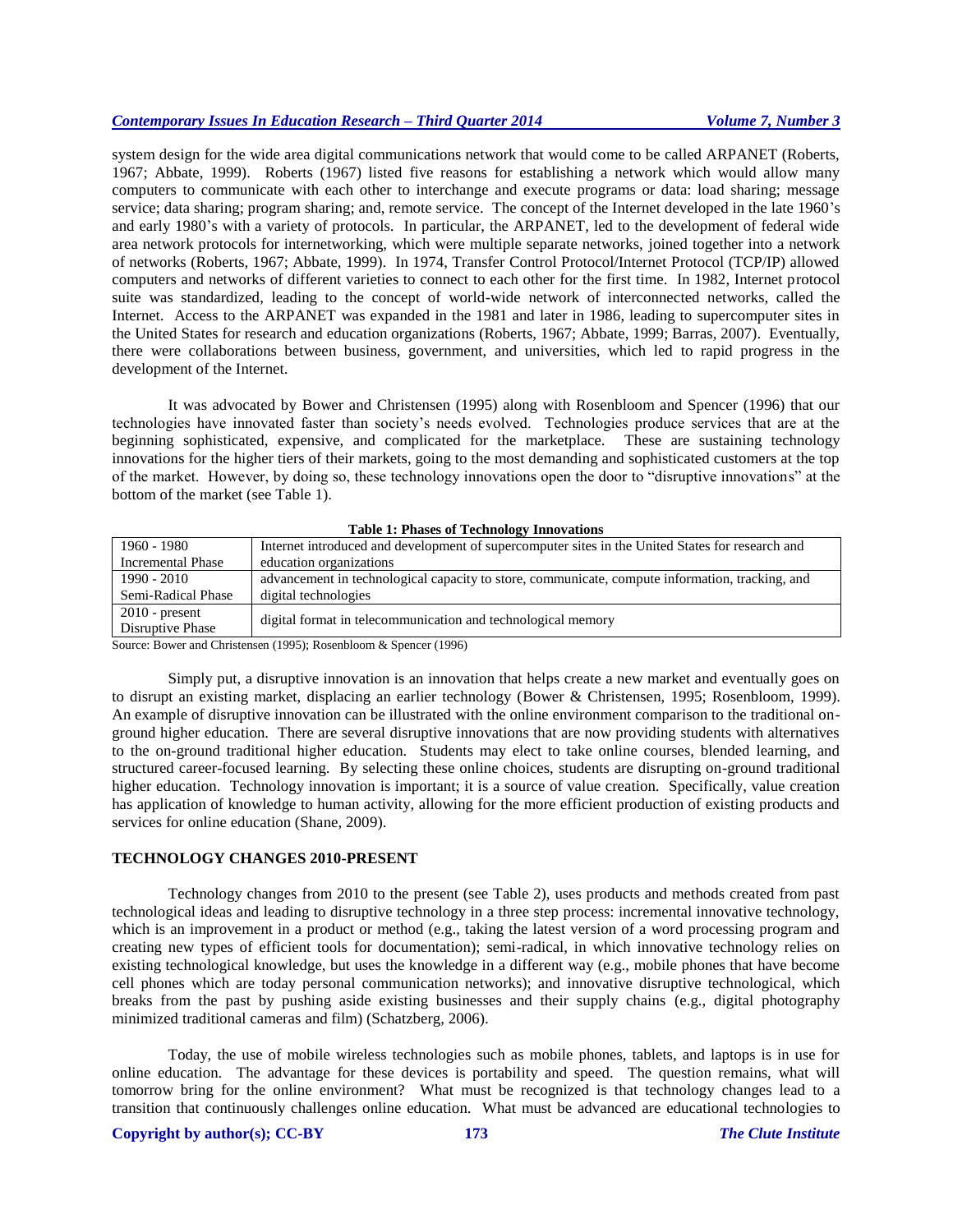support new directions for the new e-Learning environment. This new online landscape must align itself with both educators and student expectations and the technological drivers. The challenges in this evolving direction will test current online practices along with the vehicle with which to deliver the online learning experiences. Emerging technological developments such as mobile computing and synchronous lecture engagement activities must evolve to meet the future needs of expectations for all online users (Balakrishnan & Lay, 2013; Yates, 2013).

#### **Table 2: Technology Changes 2010 to Present**

| <b>Incremental Changes</b> | incremental innovative technology, which is an improvement in a product or method (e.g., taking the  |  |  |
|----------------------------|------------------------------------------------------------------------------------------------------|--|--|
|                            | latest version of a word processing program and creating new types of efficient tools for            |  |  |
|                            | documentation)                                                                                       |  |  |
| Semi-Radical<br>Changes    | semi-radical, which innovative technology relies on existing technological knowledge, but uses the   |  |  |
|                            | knowledge in a different way (e.g., mobile phones that have become cell phones which are today       |  |  |
|                            | personal communication networks)                                                                     |  |  |
| Disruptive Changes         | innovative disruptive technological, which breaks from the past by pushing aside existing businesses |  |  |
|                            | and their supply chains (e.g., digital photography minimized traditional cameras and film; Internet  |  |  |
|                            | minimized the U.S. Postal service because of speed and convenience)                                  |  |  |

Source: Schatzberg (2006)

#### **INTERNET COMMUNICATION TOOLS 1990-2010**

Increasingly complex technologies have and will continue to revolutionize our way of communicating. From the invention of the movable type print by German Johannes Gutenberg in the  $15<sup>th</sup>$  century, to the advent of the Internet in the late 1980's, worldwide communications has continued to accelerate (Singer, Holmyard, & Hall, 1958; Koscielniak, 2003). Communication has moved from printing, radio, telephone, cell phone to the Internet and digital technologies, videoconferencing, and Skype peer-to-peer Internet telephony protocols (Daft, & Lengel, 1986; Baset & Schulzrinne, 2004; Biondi & Desclaux, 2006; Choudhry, 2013). This has allowed more people to gain access to broader areas of information. As a result, the Internet has become a major channel for communication around the world. The proliferation of technology changes in the late  $20<sup>th</sup>$  century and early  $21<sup>st</sup>$  century has made communication personal and powerful and has greatly impacted our culture and commerce (Maratos, 2012; Martell, 2013). The eight Internet communications tools from technological developments and prominently adapted for business, training, and online learning from 1990 to 2010 are shown in Table 3.

| Table 5: Internet Communication Tools for Business, Training, and Omine Equication |                                   |  |  |  |
|------------------------------------------------------------------------------------|-----------------------------------|--|--|--|
| 1. World Wide Web                                                                  | 5. Interactive video conferencing |  |  |  |
| 2. Electronic Mail                                                                 | 6. Skype                          |  |  |  |
| 3. Instant Messaging (IM)                                                          | 7. Mobile/Smartphones             |  |  |  |
| 4. Voice over Internet Protocol (VoIP)                                             | 8. Social Networks                |  |  |  |
| $C = \Gamma$ 11 (0.01.0)                                                           |                                   |  |  |  |

**Table 3: Internet Communication Tools for Business, Training, and Online Education**

Source: Fenell (2013)

We begin the review of the eight communication tools for this time period with the World Wide Web. Tim Berners-Lee was credited with the software program known as the World Wide Web (Web) in 1989. The popularity of the Web began to grow and eventually made an impact on business, government, communication, and education. The Web made it possible to retrieve and access documents on the Internet. Significantly, the Web made it possible for computer users around the world to connect to each other (Berners-Lee & Fischetti, 1999; Fenell, 2013; The Conversation, 2013). The second communication tool for this time period was Email. Email was a function of the Internet and was virtually instant. Users could access it from numerous devices, such as cell phones, computers, and personal digital assistant (PDAs). The third communication tool was instant messaging. Instant messaging was done on keyboards over the Internet. However, instant messaging innovation may have reached its peak early in 2000's, giving way to the more interactive social media platforms. The fourth communication tool was Voice over Internet Protocol (VoIP). VoIP was technology that bypassed the telephone network, allowing for voice calls using the Internet instead of a regular telephone line (Hsu, Lin, Sun, & Chen, 2012; Fenell, 2013).

The fifth communication tool was Interactive video conferencing. Interactive video conferencing was a live video connection between people in separate locations for the purpose of commination or interaction, allowing people to communicate visually from anywhere in the world. With online video conferencing, any organization can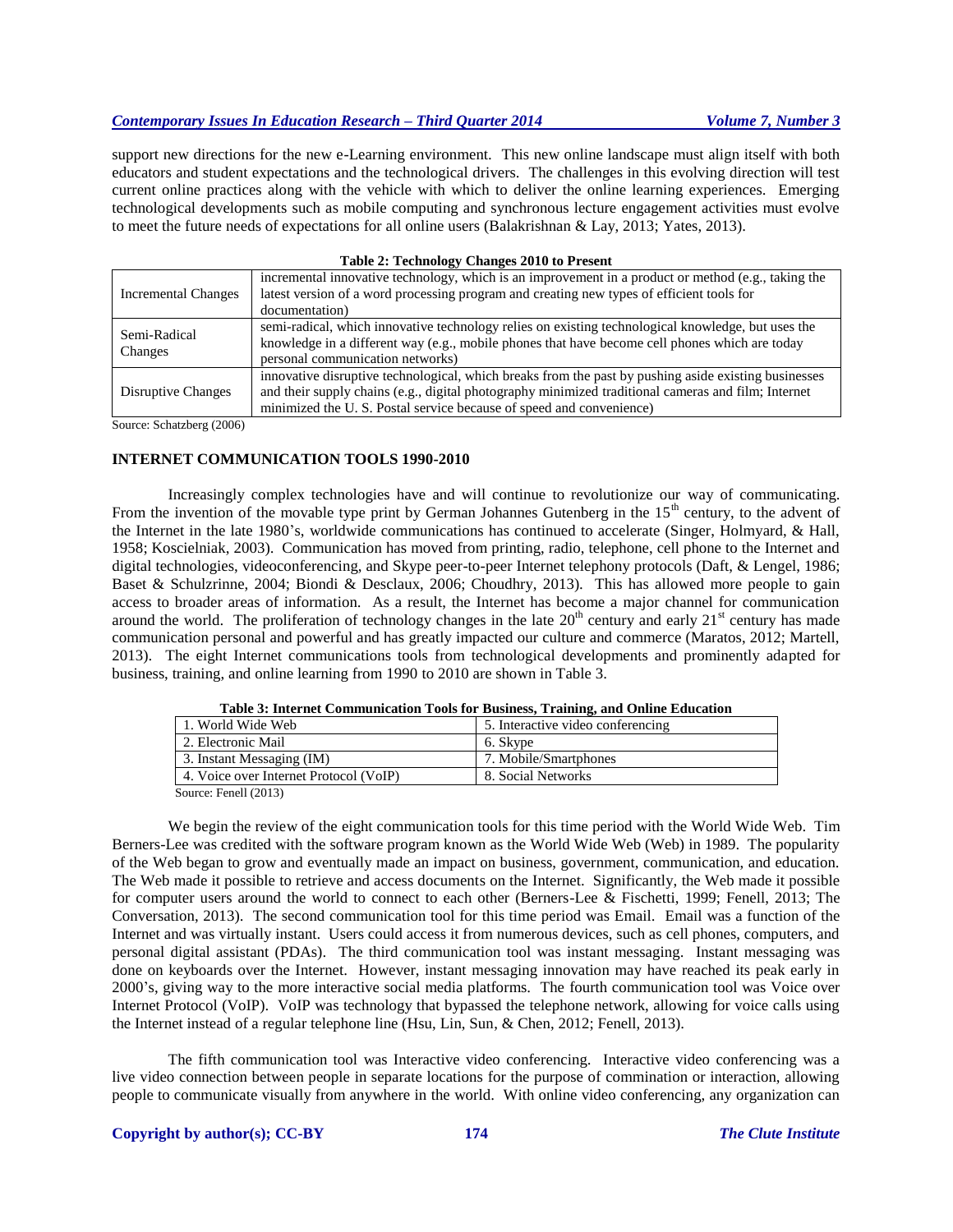communicate effectively with their key audience (Allison, 2013; Martell, 2013). Uses of video-conferencing has been a great benefit for distance learning, sharing lectures with students at other universities, giving and receiving lectures/presentations from remotely located sites around the world, and conducting meeting between research groups and academics based at different universities (Choudhry, 2013). The sixth communication tool was Skype. Skype was a peer-to-peer VoIP client developed by KaZaa in 2003 and it encrypts calls end-to-end while storing user information in a decentralized fashion (Baset & Schulzrinne, 2004). Almost seamlessly, Skype allowed users to communicate with peers by voice using a microphone, video by using a webcam, and instant messaging over the internet (Biondi & Desclaux, 2006; Fenell, 2013).

The seventh communication tool was the Mobile phone. Mobile phones were devices that could make and receive telephone calls over a radio link moving around a wide geographic area. Smartphones were mobile phones built on a mobile operating system. Mobile phones offered text messaging, Multimedia Messaging Service (MMS), email Internet access, short-range wireless communications, business applications, gaming, photography, and more general computing capabilities. We eventually see Smartphones with more advanced computing capability and connectivity than mobile phones. As a final point, Smartphones had the functionality of portable media players, compact digital cameras, pocket video cameras, Global Positioning System (GPS) navigation units for form one milt-use device with high-end resolution touchscreens and web browsers (Fenell, 2013). Lastly, the eighth communication tool was Social networks, such as Twitter and Facebook, which were forms of mass communication, where messages were spread to many recipients. Usage of social media sites has sparked and expanded communication within a community of friends and family. Social media technologies have facilitated social awareness that encouraged everyone to use social media and networking tools. The communities created by social media sites inspired more frequent collaboration and information between family and friends (Gruzd & Staves, 2011).

Finally, from the literature review we can conclude the three Internet communication tools most favored by online educationalists; email, IM, and asynchronous discussions (text, Web based, messages sent via email). Email had the benefit of providing a written record of the online communication that transpired with speed and convenience. IM messaging was more instantaneous than email and users could include videos, images, files, links to websites, and sound. Of great value to online education are asynchronous discussions, which are an educational online tool by which professors and students could interact via discussions without the constraints of time and classroom. As a result, through the use of right Internet communication technologies, both educators and students developed new experiences in education (Borenstein, 1993; Tennenhouse, Garland, Kaashoek, & Kaashoek, 1996; Chess, 1998).

# **TECHNOLOGY AND ONLINE LEARNING**

Having reviewed the technology changes from the 1950's to the present, we can now focus on how these changes affected online learning during that time period. The early timeline of online education ranges from the 1950's to the 1980's. Recorded in 1959, Daniel Alper and Don Bitzer created PLATO, a home for the first internetbased community designed for learning purposes (Davis, 1980; Hobbes, 2011). The milestone event that recognized online education in the United States occurred at the University of Illinois during the 1960's, with a classroom system based in linked computer terminals. This was the first online learning experience, leading ultimately to education presented over the internet on a vast array if subjects. In 1968, the University of Alberta Department of Medicine began to offer rudimentary online courses. At the same time, the United Kingdom (UK) government created a wireless university. In 1969, the Open University was formed and distance teaching was introduced with online classes through the CICERO program (Hobbes, 2011; Maratos, 2012). Coastline Community College became the world's first fully remote community college in 1976. Lastly, the New Jersey Institute of Technology, through its computerized conferencing and communications center, began to study the outcomes of online and computerized learning environments and helped defined the electronic frontier (Hiltz, & Turoff, 1993; Hobbes, 2011).

Before Web learning, training was available to organizations using mail and telegraph. As the computer industry started to expand in the 1980's, online training became a potential creation. The multimedia age was developing with the use of multimedia programs. Companies began online training for new employees and used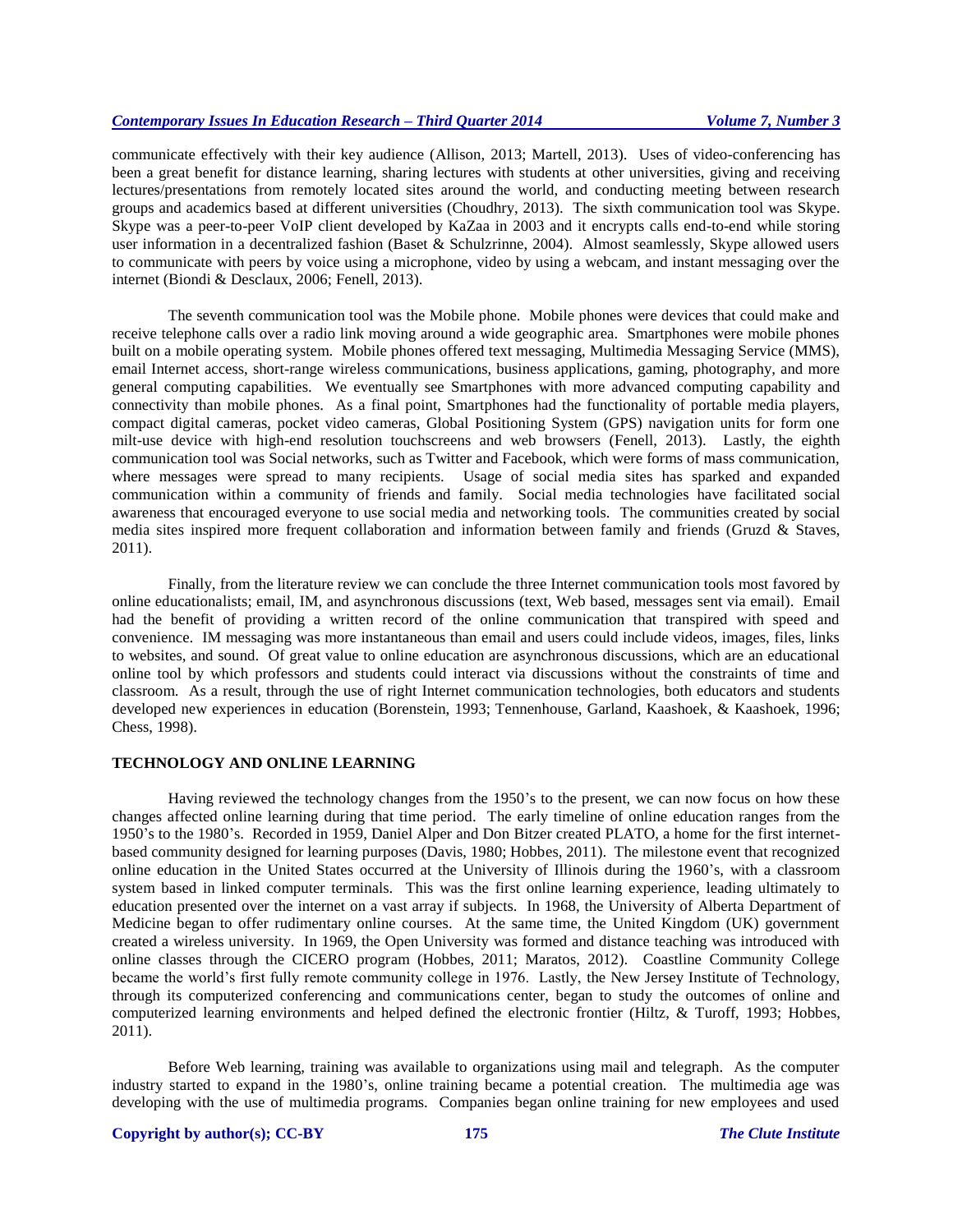multimedia programs to visually enhance presentations. As the 1990's ended, the millennium provided new technology for the computer industry. With computer industry expansion, e-training and multimedia was soon readily available for everyone. Corporate America started using PowerPoint to enhance company presentations. Without doubt, technology was moving forward with video games and other multimedia programs (Aranda, 2006). As these technological advances expanded, the first type of online education began in the mid-1990's. The millennium would mark a new period for technology with online education courses designed and developed for online learning. E-learning with online education courses became popular within both colleges and businesses. Rapidly, online education was aided with streaming media, online video access, and fast web site servers. This has led to online education and Internet training that provided people with a new incentive to learn (Aranda, 2006).



Source: Aranda (2006); Cook & Sonnenberg (2013)

From this literature review, a model of technological changes could be created for that time period (see Model 1). According to Al-Fedaghi (2009), information processing models have evolved since 1949 and methods have been proposed to extract requirements from policies and regulations using formal models. Modeling can be used as a tool for performance analysis and optimization strategies; modeling design can extend functionality in extracting valuable information and knowledge from model parameter settings. Modeling can explain the technology for online learning with the ability to collect and organize data and information, solve problems, and support communication exchanges between and among faculty and students (Blanchard, 2004; Syrjakow, Syrjakow, & Szczerbicka, 2004). Thus, modeling is an appropriate tool for identifying, analyzing, and evaluating technology trends for present and future online learning. The model is presented in the form of an overview, with the objective of establishing a frame of reference for technology changes and online learning from the 1950's to 2010's. The Technology Change Model (TCM) 1950-2010 has a seven step process for advancing online learning: design for online learning; produce online linked systems; digital online network distribution; online network operation; online system expansion; online system utilization; and, improved mobile computing hardware and software.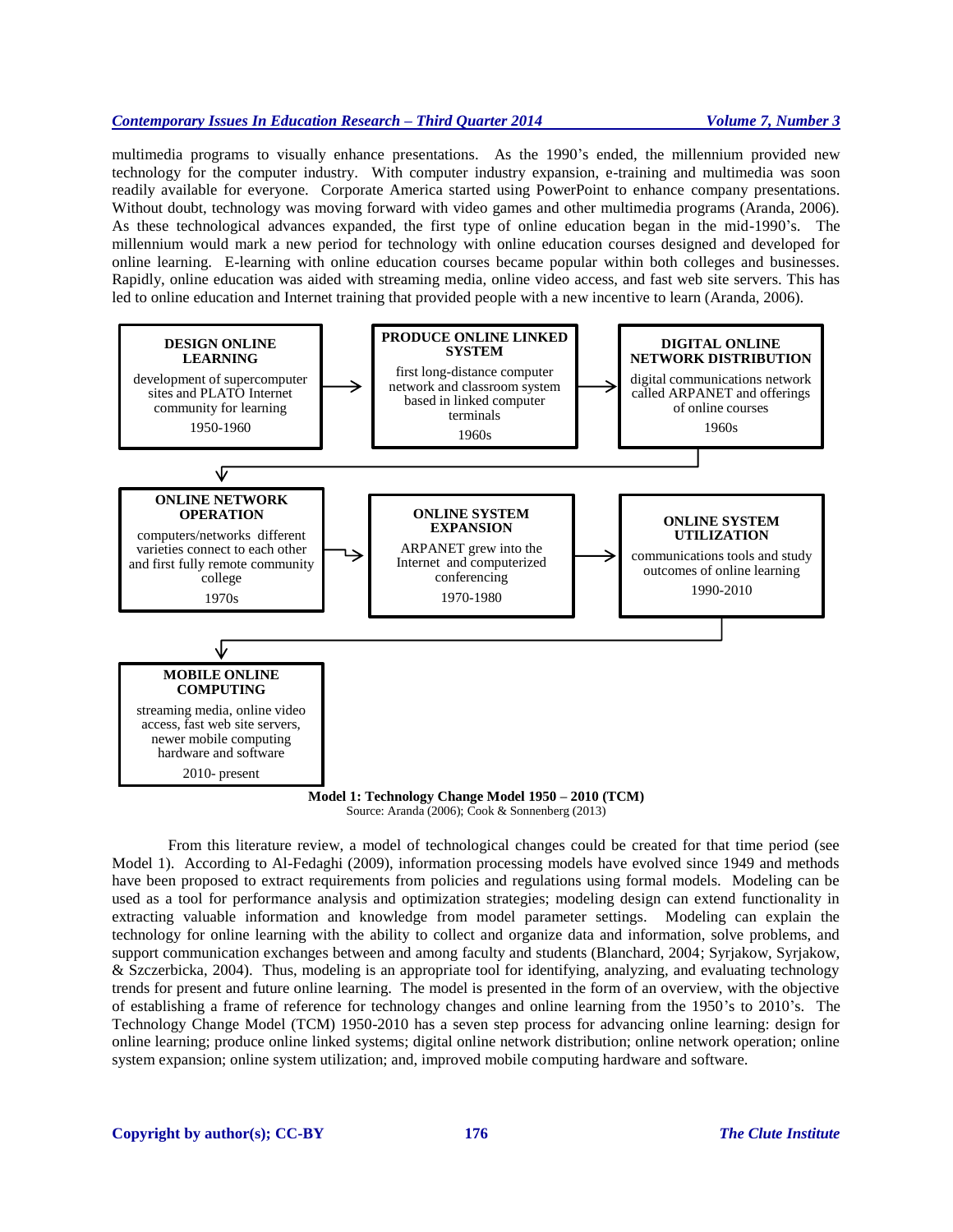# **EVOLUNTIONARY TRENDS AND MOBILE LEARNING**

The rise of mobile devices must be considered the most important shift in business. The question must be asked - why not with online education. With mobile devices now mainstream, educators need to leverage student desires to use their personal devices for school. Using mobile awareness, schools can connect with online students and create a more personal relationship. This relationship can provide the student with opportunities to download dynamic learning from digital displays. These digital displays include mobile phones, notebooks, and tablets. Indeed, there is rapid expansion of wireless synchronization between media devices with Smartphones, notebooks, and tablets which should lead to a much more enhanced digital experience.



**Model 2: Mobile Awareness Model for Online Learning (MAMOL)** Source: Cook & Sonnenberg (2013)

Today, mobile phones increasingly perform a wide variety of media programming with video playback, photo displays, and media storage. Beyond the specific function of media programming, with digital display, students can filter a syllabus for class information, play an interactive business game, take a quiz, and immediately display quiz scores and overall class standing. The use of mobile devices allows for teachers and learners to interact anytime from anywhere with seamless technology and borderless networks. The task of extrapolating and predicting the future of mobile learning is a justifiably difficult task, but predicting trends can be accomplished by close analysis of the products and services used currently. One can already see that increased mobile advancements have changed the way users interact with established technologies. Researchers note that more users will interact with the Mobile Web than traditional desktop Web by 2014 (Standage, 2012). Additionally, a number of innovations and inventions have been created in recent years that have yet to enter mainstream acceptance. These technologies, combined with current mobile trends and the focused application of online and mobile learning, can paint a logical picture of things to come. The ensuing sections will detail some of these predications. Specifically, distinction will be made between evolutionary near-future developments in the next five years and transformative far-future changes from ten years and beyond. Lastly, the following developments are an extension of current trends in mobile computing with possible application to the mobile learning environment. These technologies represent immediate changes already being witnessed in the mobile environment, how they will relate to mobile learning within the next five years, and possible implications. Discussion will include, hardware, new devices, and software as well as the changes in learning and cognition as a reflection of these new technologies (see Models 2 and 3).

**Copyright by author(s); CC-BY 177** *The Clute Institute*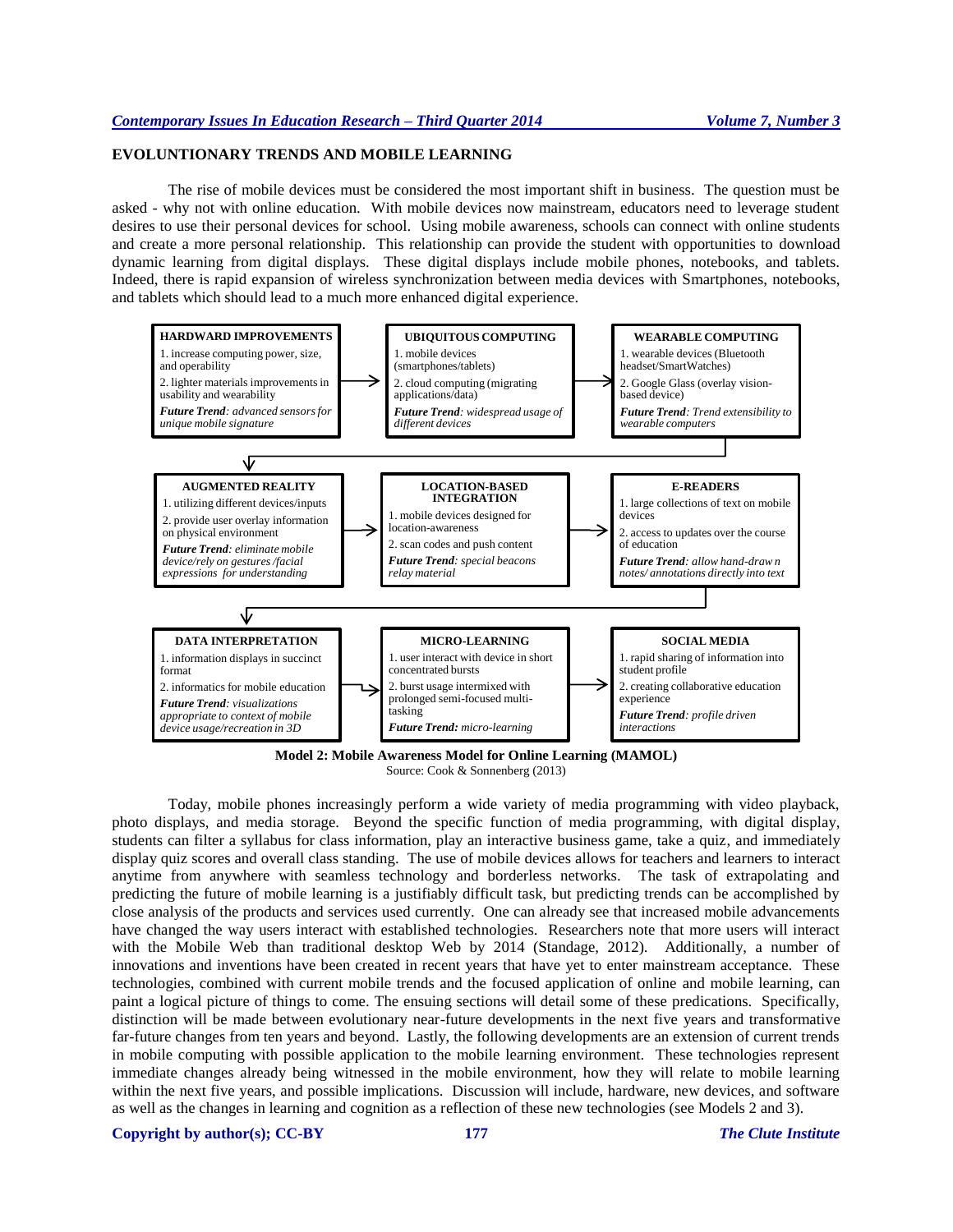# **HARDWARE IMPROVEMENTS**

Many trends and innovations are made possible by advancements in computing power, size, and operability. These developments will continue, increasing the speed of mobile devices while reducing the burden on the system's resources. Lighter materials will pave the way towards improvements in usability and wearability. Most importantly will be the device's power consumption, as the movement towards "always on" devices necessitates a way to power devices for extended periods of time. Other hardware developments of note include advancements in contextual awareness. Mobile devices already have a limited amount of information on their environment. Physical location can be derived from GPS sensors while gestures and motions can be pulled from accelerometers. In fact, research (Kaltz, Ziegler, & Lohmann, 2005; Lohmann, Kaltz, & Ziegler, 2007; Prasad, Buford, & Gurbani, 2011) showed that simply the way a mobile device is handled and calls are answered can differentiate one user from another. Students will develop a unique mobile "signature" based on these data points. This information may be used for security purposes, but perhaps also for dynamic interactions. Advanced sensors in the future may track information such as temperature, sound levels, glare, and other environmental factors. The material the student is focusing on may adjust to respond to changes in context. Audio levels may rise and screen brightness may shift to compensate accordingly. Furthermore, changes in context may signal a shift in the method of distribution for the learning material. If a user is stationary, a different set of notes and teachings may be provided than for those users on the move.

## **UBIQUITOURS COMPUTING**

Ubiquitous computing for online learning has the advantage of computing concepts whereby computational capacity is built in to everything, where one might think of these concepts as invisible computations. The rise and evolution of mobile computing is itself an extension of a larger trend in the way humans and computers interact. The term "ubiquitous computing" has been established as an environment by which computing is inherently present in all manners of day to day life (Weiser, 1993). Mark Weiser of Xerox PARC laboratory is credited as the originator of the term with regards to the advancement of computing. Weiser viewed computing in stages, with initial stages requiring users to interact with computers directly and consciously. In a later stage, the ubiquitous stage, the technology is not a distinct entity, but rather becomes a part of everyday life. The key tenant of ubiquitous computing is that technology should not require the user's complete attention. Instead, computers must act as an extension of the user, rather than a simple terminal for interaction. Weiser foresaw a number of devices in 1988, such as wearable tab devices and handheld pads, which are now realized in today's smartphones and tablets. Ubiquity is further established through the current trend in cloud computing. By migrating applications and data to the cloud, users are no longer tied to a specific device or location. This data is now available at any time from anyplace. These changes directly translate into teaching and learning, especially in the online environment. Students no longer need to sit down at a desktop computer to engage in a classroom. Mobile devices allow them access from anyplace, while cloud-based content allows access on any device. The wireless networks of the future will need to be able to sustain such widespread usage of different devices, while at the same time educational content will need to be generated to take advantage of cloud-based access. While today's environment is a great reflection of this trend, further developments in ubiquitous computing will see microprocessors built into every device imaginable. In addition, any mobile device will be expected to have wireless connectivity in order to communicate with other devices. It's important to note that while there may be more individual devices in the future, the collective sum of their parts will be intertwined into a seamless experience. Devices will no longer represent a source of static information, but a representation of us. Mobile device users will interact directly with the environment and provide a much more dynamic experience. These trends are already taking root in some smartphone mechanisms, such as smart wallets and GPS devices.

### **WEARABLE COMPUTING**

As ubiquitous computing becomes the driving force of mobile learning, so will the need to integrate devices seamlessly with the user. Wearable computing is an extension of this trend, developing technology that a user can wear without interfering with their day-to-day activities. Some of these devices already exist, such as Bluetooth headsets, earpieces, SmartWatches, and most recently Google Glass, an overlay vision-based wearable device. Furthermore, many wearable devices find special niche markets, such as users with disabilities, healthcare, and military personnel. Likewise, education will aim to benefit from advances in this field.

# **Copyright by author(s); CC-BY 178** *The Clute Institute*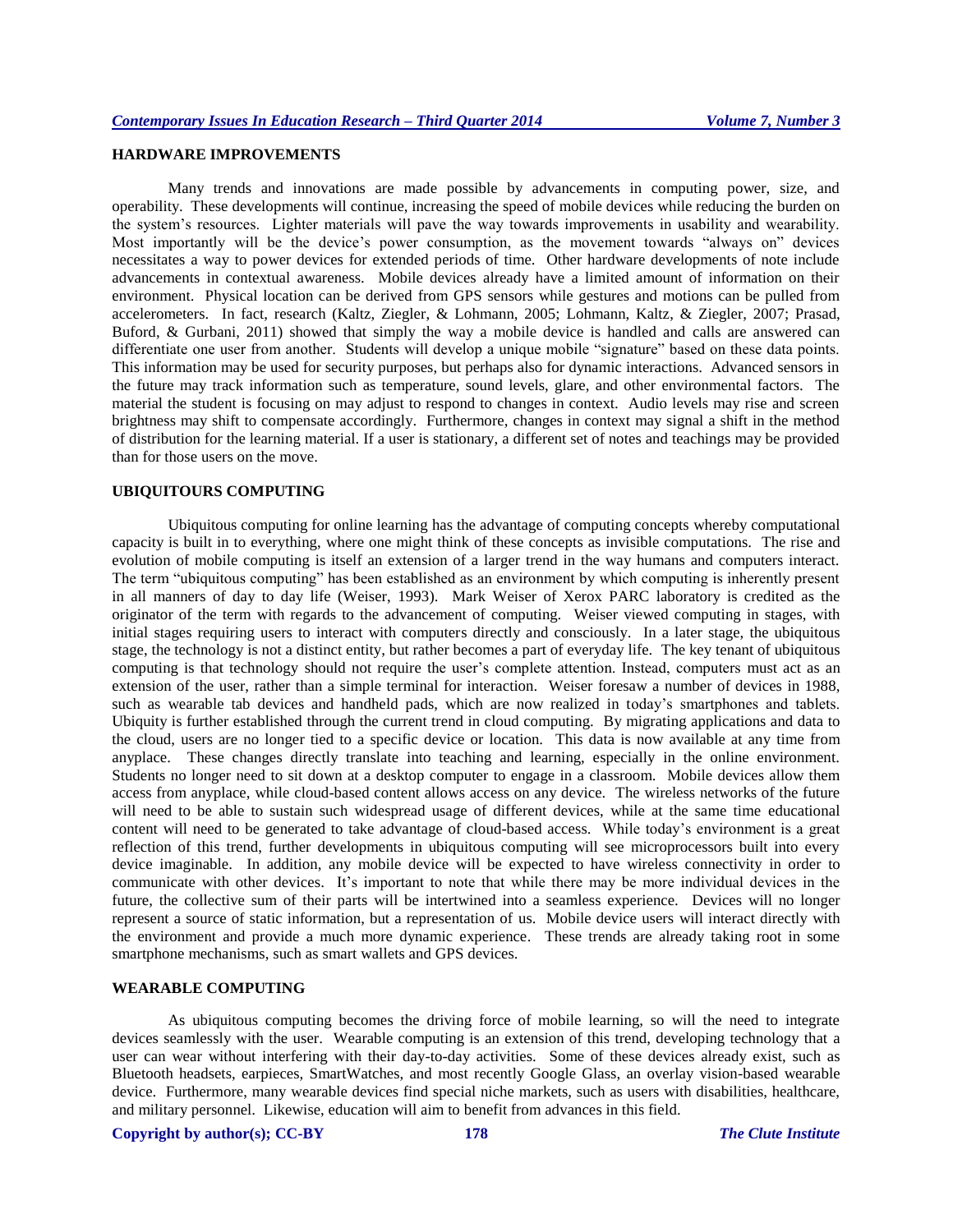The key features of wearable computing, as a continuation of the core principles of ubiquitous computing, are permanence, extensibility, and multi-tasking. Permanence means that these devices will no longer have the distinction between "on" or "off." These devices will always be available and operational. Extensibility refers to wearable computers as an extension of ourselves, providing insight into the local environment that may not readily available to normal human perception. Multi-tasking represents our ability to operate and interact with such devices while simultaneously performing other tasks. Wearable computing will provide tremendous value to the mobile and online learning fields. Through a student's perspective, these devices provide constant and immediate feedback throughout their day regarding classroom updates, assignments, and learning material. Furthermore, these devices can provide location-based contextual information without the need for a physical educator present. For example, students working in electronics may perform assignments on a simple breadboard or logic circuitry. A mobile device will allow the student to gain additional information, such as what each component is that they are handling, where it should be located, and any environmental hazards they might not be aware of. Furthermore, educators can receive feedback from each student as they perform these assignments in real-time.

The future of wearable computing will not stop simply at stand-alone devices. Research is underway to develop synthetic wearable "skin," a complex array of sensors and processors that can seamlessly integrate with the human body. These skins are currently simple arrays of sensory feedback that are typically integrated into larger systems. This research initially focused on mimicking human skin patterns for robotics or creating prosthetics (Someya, 2013). However, in the future, these "bioskins" will include wireless technologies and dynamic interfaces, allowing a greater degree of capability and usability. The technology could easily be integrated into any manner of functional areas, including education. Student athletes may be able to receive guidance from a coach, located miles away, simply based on the feedback of these sensors.

#### **AUGMENTED REALITY**

Augmented reality is the further realization of integration between human and machine, providing a seamless access to information without requiring a user's active input. Augmented reality is seen as the next step in ubiquitous computing, utilizing different devices and inputs to provide a user with an overlay of information about their physical environment (Cheng & Tsai, 2013). Perhaps the most well-known example of this technology is Google Glass. A head-mounted display, Glass is a thin physical visor that resembles eyeglasses in form factor. However, instead of prescription lens, Glass contains transparent screens that show any type of digital information you can think of. Essentially, it translates the desktop interface into one that is merged with normal human perception regardless of where or what they are looking at (Google, 2013). The power of Glass comes in the augmented reality functionality, processing the immediate environment and responding with additional feedback (IEEE Spectrum, 2009). For example, with facial recognition capabilities, such an interface might be able to look up Facebook details and display them on the head-mounted display. The user then has more context and relevant information when speaking directly with the person in question. Augmented learning has incredible potential for mobile learning. In a physical classroom, students and educators alike will have immediate access to a wealth of information. As an instructor works through notes or slides, annotations may appear on a student's display to further illustrate a point in a lecture. Research has even been done on using augmented reality to allow an educator to monitor the cognition and understanding of each individual student (Zarraonandia, 2013). Using a system called the "Augmented Lecture Feedback System," an educator wears special glasses that provide an overlay for each student (Cheng & Tsai, 2013). If a student is having trouble with a topic, they indicate so on a mobile device. This gets relayed to the educator's glasses, which display a special icon over that particular student indicating they are having trouble. In the future, this technology might be further enhanced to completely eliminate the mobile device input from students and instead rely on subtle gestures and facial expressions to indicate understanding (Lahey, Girouard, Burleson, & Vertegaal, 2011). The future of augmented reality in mobile learning will depend heavily on how intrusive these devices are to the user. While physical glasses are fairly undemanding, future technology will be more seamlessly integrated. Research at the University of Washington has led to augmented reality lightemitting diode (LED) displays on contact lens, providing the same functionality of a glass screen overlay, but at a miniaturized factor. Further research at Ghent University has developed curved liquid-crystal display (LCD) display for contact lenses, allowing a much broader range of possibilities than a simple LED (Bernstein, 2012; Cheng & Tsai, 2013; *Fluid*, 2013).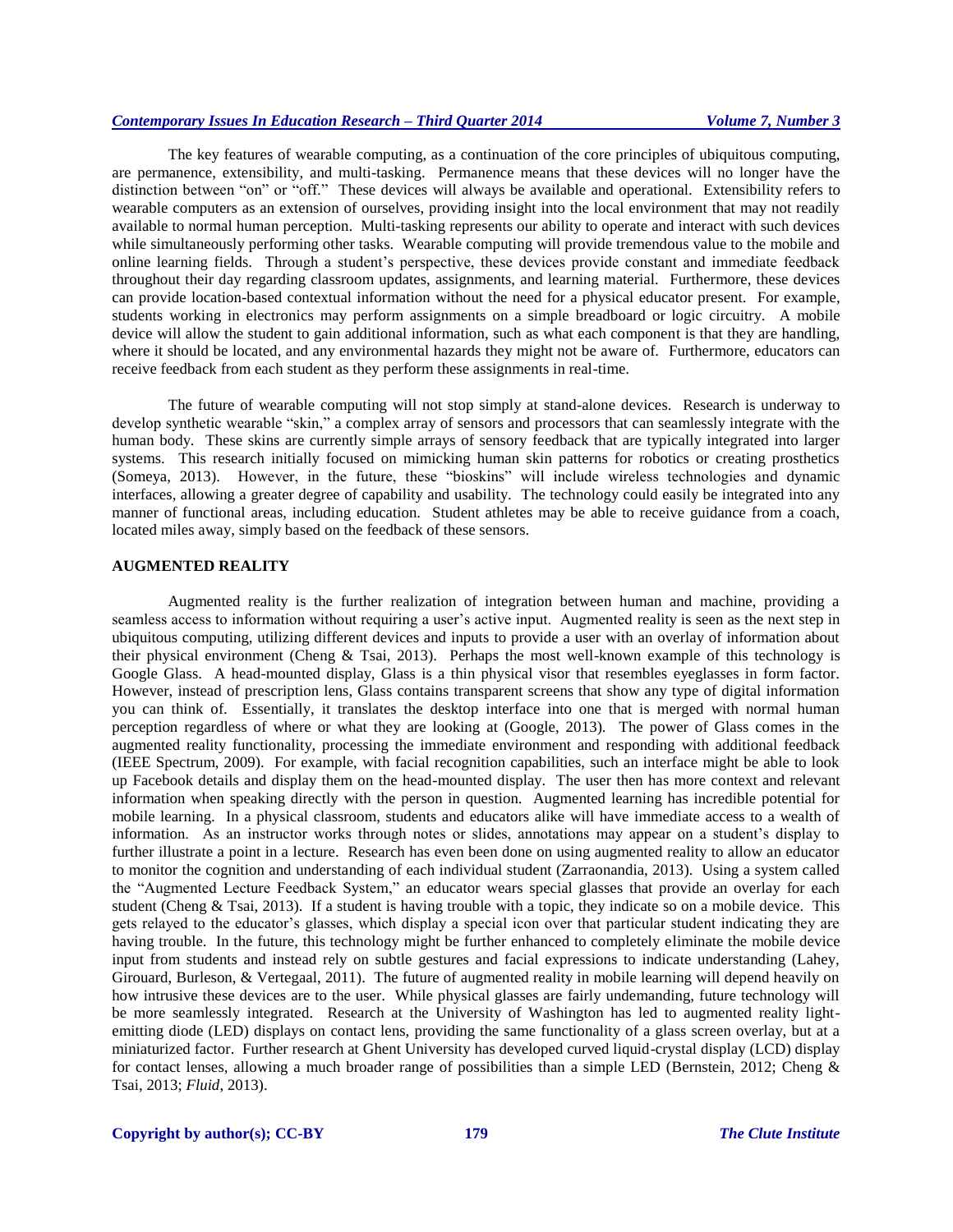# **LOCATION-BASED INTEGRATION**

Mobile devices are optimally designed to take advantage of location-awareness, the ability to interact with and interpret a user's immediate surroundings. This is evident with the advent of augmented-reality technology, but there are other targeted location services available for mobile education. One example, already in use in a number of museums, is the use of contextual audio feedback. These technologies exist as simple applications, scan codes at particular exhibits, or specialized devices that push content to nearby phones. However, new developments are taking the possibilities one step further. One of the most interesting applications of "content push" systems is presented in Apple's iBeacon product (*Apple Insider*, 2013; Dilger, 2013). These devices are beacons that emit localized content in a physical area. Cheap in design and easily configured, the beacon will automatically push content out to any device that is listening in a particular area. Initially designed for commercial use with small businesses, these devices could be tailored for education (*Apple Insider*, 2013; Dilger, 2013). A student could be visiting a manufacturing plant or facility, where at particular points in the building, special beacons would relay material that would teach the students about what they were focusing on. This would facilitate a hands-on teaching experience without necessarily needing an educator present.

# **E-READERS**

Since the mainstream introduction of eBook Readers such as the Nook and Kindle in 2007, users have become more accustomed to reading large collections of text on mobile devices. This trend will likely continue in the education realm. Many states and countries already have initiatives planned to phase out traditional textbook learning in favor of tablet-based devices. California has proposed replacing student textbooks with eBooks and South Korea has mandated that all academic institutions phase out physical textbooks in favor of tablets and ereaders by 2015 (www.siliconrepublic.com, 2013). The benefits of e-readers are clear; they save students money on purchasing books and they eliminate the need for costly updates and editions. With each eBook, a student may have access to countless updates over the course of their education. E-Readers occasionally suffer from some of the drawbacks that all mobile devices face such as glare in sunlight and battery life. Further developments will not only improve the E-Reader in terms of hardware performance, but may fundamentally alter the way students interact with textbooks. New devices, like the NoteSlate, allow students to hand-draw notes directly into text, make annotations, and physically interact with learning materials in much the same way they traditionally have done with paper-based materials (Noteslate, 2013).

# **DATA INTERPRETATION**

The mobile environment is a heavily data-driven environment, conveying large amounts of data from various sources all onto a small handheld device. Mobile devices have a limited amount of viewable screen space to present and communicate ideas and concepts with. Therefore, it is necessary to create information displays that intelligently present vast amounts of data in a succinct format. Informatics is the academic study of information processing and a rapidly growing sub-domain in a number of areas, including health care, crisis management, military analysis, and business development (Greenes, 1990). Mobile learning will need to incorporate many concepts of informatics in the future, whether directly or indirectly. Future devices will be able to convert large amounts of course material into visualizations that are appropriate to the context of mobile device usage. For example, instead of reading static text about anatomy, medical students will be able to browse a full recreation of the human body in 3D. The underlying data will be the same, but the presentation will be much more intuitive.

# **MICRO-LEARNING**

As mobile devices have changed the way users handle computers, they have also changed the way users interpret and process data. Mobile devices provide immediate access to the Internet and with it a vast array of knowledge. It has been well-documented that the Internet has already changed the way humans collect and retain information (Arsham, 2002). Mobile learning has further accelerated this shift in cognitive processing. It's important to understand these changes and discuss the future implications to developing online learning tailored to this mindset. One of the basic patterns of mobile device practice is the tendency towards "burst usage." This is the process by which most users interact with a device in short concentrated bursts, intermixed with prolonged semi-

## **Copyright by author(s); CC-BY 180** *The Clute Institute*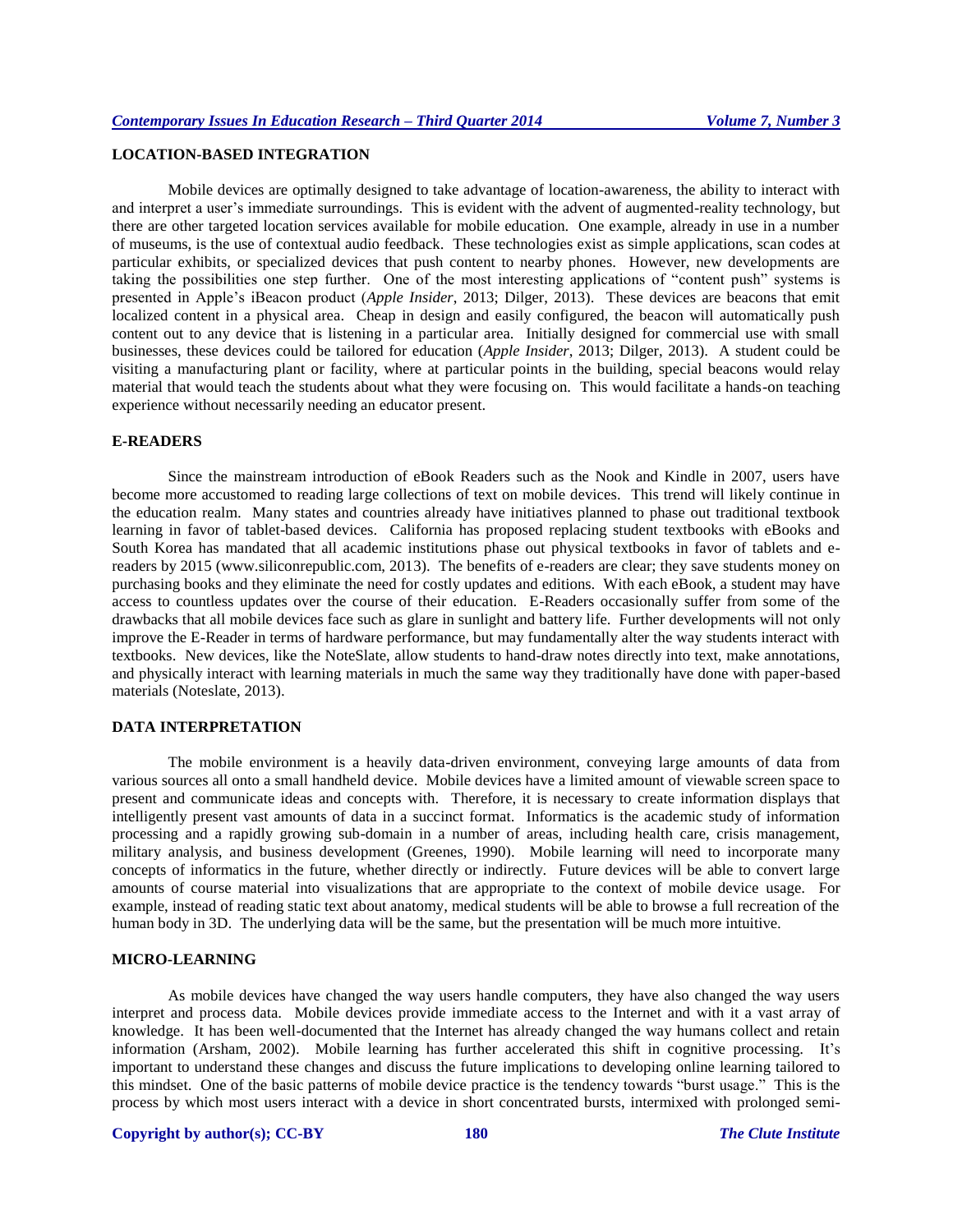focused multi-tasking. As focused usage diminishes, the need to divide content into more manageable sections is essential. Educators in the future will have to implement a system of "micro-learning," redeveloping content into smaller bites, while still maintaining the overall cohesive focus of the course. Certain subjects will likely be better served by this approach than others. Programmers learning specific commands in a step-wise fashion may be more adept at this approach than a law student understanding an intricate, intertwined set of rules and regulations. The classroom of the future may not fully adopt this type of rapid, miniaturized learning structure, but it may implement it to a certain degree to provide introductory content at a manageable level.

# **SOCIAL MEDIA**

No discussion of mobile devices is complete without discussing the impact social media has had with the way we communicate with each other and the world. In many ways, the rise of mobile device usage and social media are intertwined. Mobile devices provide the capabilities and context that allows the rapid sharing of information that social media relies upon. In turn, the popularity of such services helps drive the mobile device industry. In fact, many social networking services were originally intended for academic pursuits. Facebook itself was designed specifically for college students to connect with one another. Today's students typically have a number of social media outlets. In the future, we will see these disparate entities merged into a cohesive student profile. Social media will become more refined and more powerful in creating a collaborative educational experience. Combined with such technologies as augmented reality, students with mobile devices will be able to present themselves entirely differently. Imagine a scenario by which a student presents a paper at a conference. This student has a collective profile, ranging from their academic background to what skills and topics they are interested in. Audience participants with a device like Google Glass will have this information immediately displayed when looking at this speaker. This "profile" can drive every interaction that student has, whether it is someone accessing their paper on a tablet to an employer interested in a student's credentials.

#### **TRANSFORMATIVE TECHNOLOGIES**

Emerging technology trends are now building over the Web. Devices are becoming more inter-connected to create a more coherent user experience. We can expect changes in our technology, media, and telecommunications ecosystems. Ultimately, advancements in hardware will continually drive the future of mobile technology possibilities (see Model 3).



Source: Cook & Sonnenberg (2013)

As miniaturization and nanotechnology improves, so will the capabilities and possibilities of mobile devices as they relate to mobile learning. Miniaturization can be explained as a trend to manufacture smaller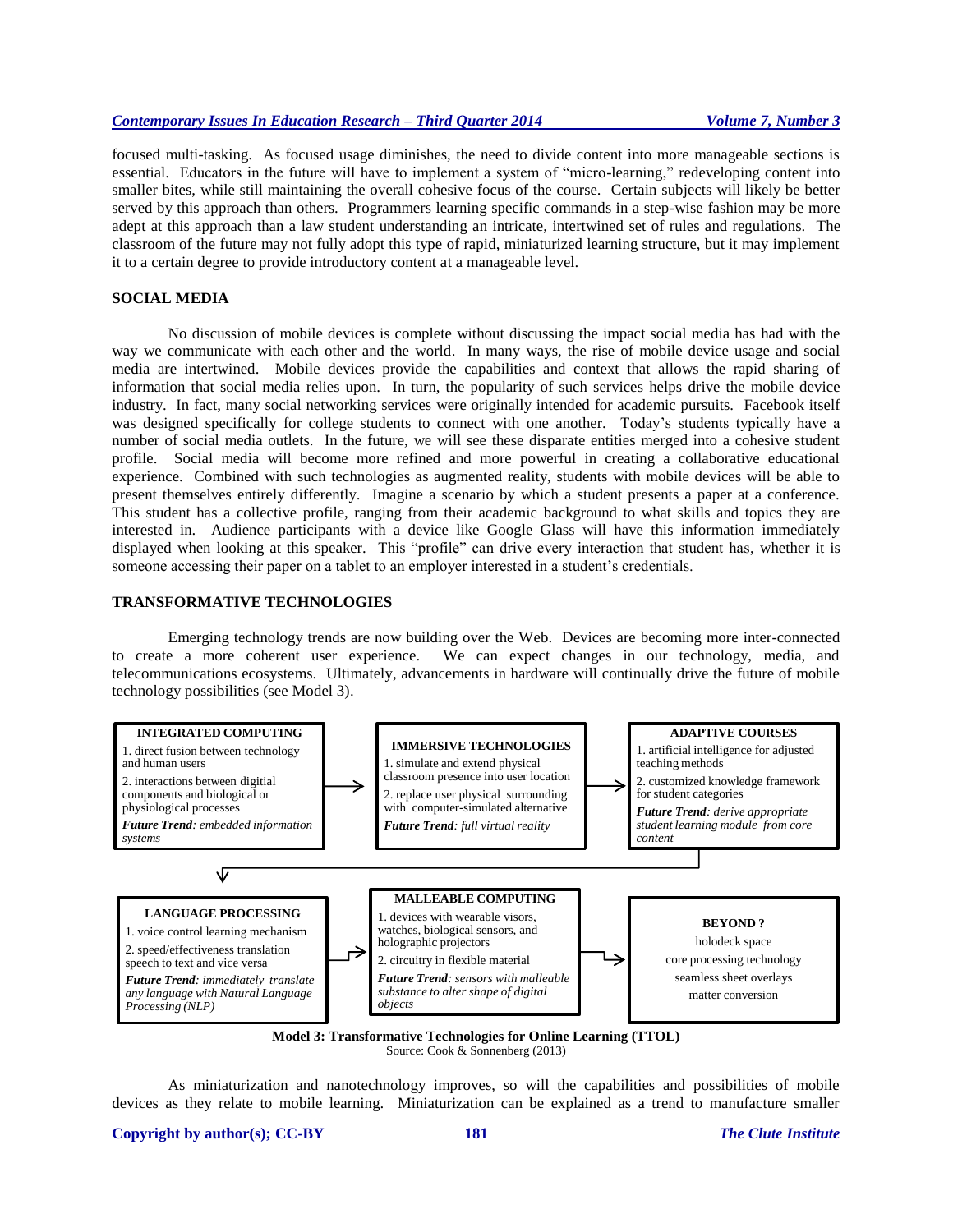mechanical, optical, and electronic products and devices (Hu, Shang, Xu, Lin, Snyder, & Wang, 2011). According to Hu et al. (2011), nanotechnology was the construction and use of functional structures designed from atomic or molecular scale with at least one characteristic dimension measured in nanometers. Nanotechnology was important because it provided understanding about materials and devices that were likely to impact many fields – such as new generations of biological sensors and mechanical properties (Hu et al., 2011). The subsequent section details advancements that could arise in ten years and beyond, as cost barriers and device limitations give way to new and remarkable.

# **INTEGRATED COMPUTING**

The next step from wearable computing is the direct fusion between technology and human users. This would involve direct interactions between digital components and biological or physiological processes. Advancements such as bioskins and micro-sensors can provide information on a user's physical self, but future technology will go far beyond simple sensors. Of particular interest in the field of education are the reactions and signals of brain wave patterns. We may soon be able to monitor these patterns with mobile devices to better understand cognitive development directly in a classroom setting. The process of electroencephalography (EEG) measures the electric activity present in the human scalp and maps it to develop patterns and ascertain the response to certain stimuli (Niedermeyer, 2005). EEG measures changes in voltage that result from shifts in current within the neurons of the brain. While these technologies are fairly limited today, future research will take this far and beyond what we can imagine. As our understanding of the human mind develops, so too will the devices that interact with the brain. A more detailed understanding of neuroscience may lead to devices that can assist with students that suffer from a wide range of learning disabilities. If a device measures favorably with a certain teaching approach, further efforts could be made to pursue a particular course of action more readily than waiting a prolonged period of time to determine its effectiveness. Integrated technologies might even be utilized to combat issues such as plagiarism and academic conduct. Students prone to cheating on an exam may be highlighted by subsystems that monitor human behavior in a classroom setting. Increased heartbeat and rapid eye movement might be monitored by onboard devices, which in turn signal educators of potential academic dishonesty. In such a manner, a single educator could have much more control over a classroom setting. Integrated technologies need not only focus on monitoring the user; they may also act as extensions to interact with the environment. Finger sensors in development at MIT are a good example of such an approach. These devices focus on what objects the finger points at and then converts any relevant data into something meaningful for the user (Nanayakkara, 2013). In the future, such devices would be embedded systems providing information to the student and feedback to the instructor. For example, finger sensors might create a map of where a student plays keys on a piano. The instructor in turn can read this map and get an idea of what trouble the student is running into, all without ever seeing or hearing the student play a single note.

### **IMMERSIVE TECHNOLOGIES**

Immersive technology aims to simulate or extend a physical classroom presence into a single user's location. The key concept here is simulation, creating a digitized representation of what the student would normally experience in a typically academic facility. While integrated technologies aim to extend a user into their physical surroundings, immersive technologies aim to replace a user's physical surroundings with a computer-simulated alternative. Many of the far-off futuristic technologies are represented in this realm, concepts like virtual reality, holograms, telepresence, and haptic feedback. Some of these technologies are closer than one might imagine. Virtual reality and simulation tools have been in use for years, especially in the military domain (Bailenson, 2013). As the technology becomes cheaper and more accessible, education and mobile devices will begin to integrate them into their core functionality. Head-mounted displays already exist in a number of forms and fashion. In the future, we may have the option to swap between augmented-reality vision and virtual-reality seamlessly. The trick will be in how we translate physical movements into this digital realm. One device, the Virtuix Omni, already achieves limited translation of physical movement into movement in a simulated environment (Virtuix, 2013). As the form factor requirements become more usable, the major hurdles that full virtual reality face will be overcome.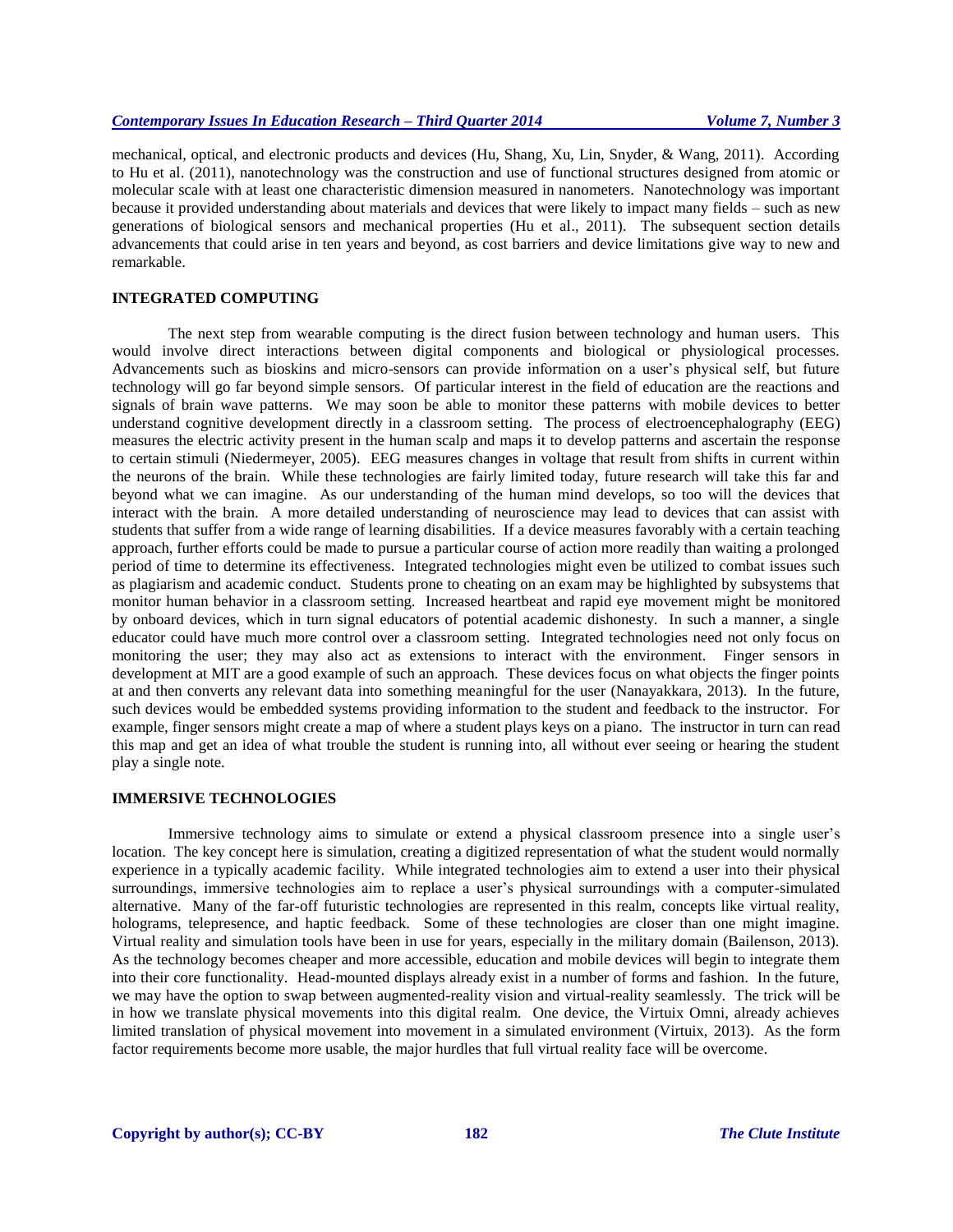# **ADAPTIVE COURSES**

The future of online education will incorporate advances in artificial intelligence to the point that a course will be able to dynamically adjust teaching methods to best suit each individual student. Courses will develop a learning model based off various interactions with student types, and then create a customized knowledge framework for student categories. For example, a basic knowledge framework might incorporate levels of interaction with the educator as well as levels of interaction with the classroom participants. This could then be subdivided to create four distinct subgroups such as the "Agent," "Nomad," "Keeper," and "Analyst" (Razek, 2013). The Agent prefers heavy interaction with the facilitator and low interaction with peers. The Analyst is the opposite, preferring communication at the peer level over those with educators. The adaptive course of the future will factor in a student's past academic history to derive an appropriate learning module out of the core content provided by the course developers. In this manner, certain assignments may be designated to the student types most adept at pursuing and engaging them. For example, students with an inclination towards self-analysis and critical thinking may be automatically assigned to writing research papers while students that benefit from group interactions may be assigned collaborative projects instead.

## **LANGUAGE PROCESSING**

A tremendous amount of content viewed on mobile devices is typically text based, especially in online classrooms. In addition, most users interact with their online classrooms in a traditional textual input mechanic, such as forum posts or emails. The use of voice as a control and learning mechanism can greatly increase the speed and effectiveness of online learning. Tools like Apple's Siri and Google Voice rely on a mechanism called Natural Language Processing (NLP) to translate speech to text and vice versa. It can help to make online learning smarter, by analyzing the meaning of content and taking suitable actions for users (Sateli, Cook, & Witte, 2013). However, NLP is still in its infancy. Due to its complexity, NLP has not found widespread adoption in today's devices. Future research in NLP will open up the possibilities of this technology; enabling devices to not only interact in their own language, but any other language possible. Language and dialect barriers will recede as users are able to immediately translate their inputs and outputs from one language to another. This will greatly increase the ability for distance learning on mobile devices.

# **MALLEABLE COMPUTING**

As form factor technology advances, the capabilities of integrating processors and circuitry into any number of objects increases. Soon, mobile devices will represent a myriad of wide-ranging applications, from wearable visors and watches to biological sensors and holographic projectors. Traditionally, mobile devices have been rigid in form factor, but this will change as nanotechnology creates new methods of creating circuitry in flexible material. The bioskin sensors are a good example, but this technology can go much further. Imagine the possibility of individual sensors and circuitry embedded in a malleable substance, one that can be molded into various shapes and sizes. The ability to physically alter the shape of a digital object will allow a wide range of educational opportunities. Students in manufacturing and design can create rapid prototypes out of "digital clay" in the real physical world. These devices will have the added effect of providing haptic feedback to the user to better understand the physical dynamics of their product.

### **CHALLENGES**

Mobile technology faces critical issues in the near future, ones that will need to be addressed if mobile devices are to adequately handle increased usage. One of the most important issues facing mobile networks is the limitations of the wireless networks. Cellular networks, which handle the majority of mobile bandwidth, are structured differently than traditional desktop-based networking. The infrastructure of wired networks is much more robust and intended for heavy data loads. Users have come to expect a certain amount of response time in browsing on desktops and have carried those expectations to the mobile environment. The problem is that mobile web usage is expanding at a much more rapid rate than the infrastructure. Short term solutions to this dilemma include the distribution of more cell towers, offloading data onto wired networks via Wi-Fi, or licensing more parts of the frequency spectrum to accommodate more channels of data (Mace, 2011). However, these solutions may be too cost-prohibitive for companies to implement at a large scale.

# **Copyright by author(s); CC-BY 183** *The Clute Institute*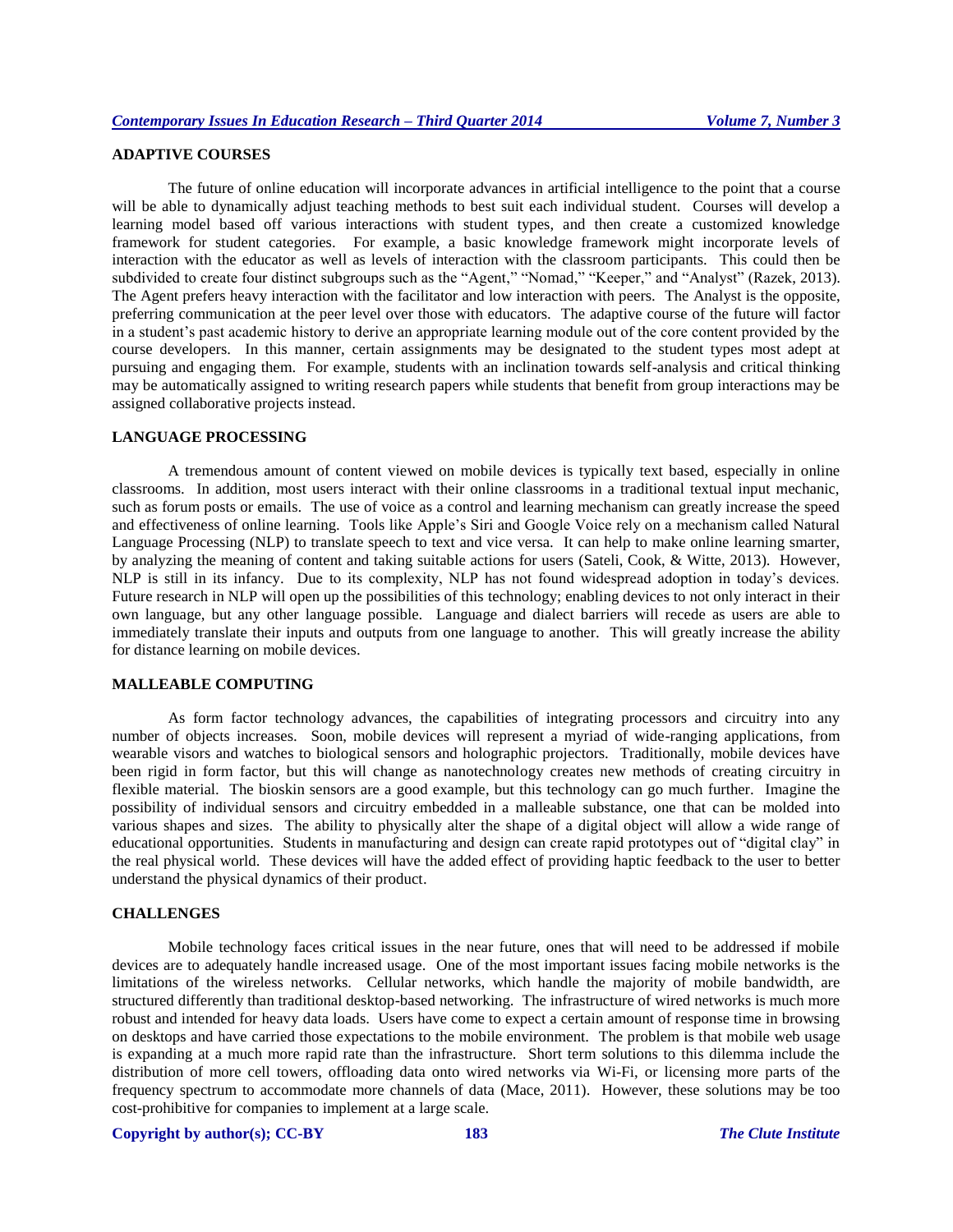Other challenges present in the mobile market include usability and privacy concerns. Usability refers to the intuitiveness and operability of mobile devices, specifically how easy they are for users to learn and interact with. Privacy refers to the confidentiality and security of student information and data. The rate of device development has traditionally outpaced the research in Human-Computer Interaction (HCI) and security usage factors. As mobile learning incorporates a wider range of devices, usability and proper data handling will play a major part in determining the adoption rate and success of newer technologies such as augmented reality and wearable computing.

# **CONCLUSIONS AND RECOMMENDATIONS**

This paper contended that technology changes advanced online education. A review of the literature examined technology vicissitudes, online education systems, along with mobile device literature from 1950 to our present time in order to build a picture of past, current, and future trends for online learning and technology changes. The object of this descriptive study was to create several models (TCM, MAMOL, TTOL) to understand technology changes for mobile devices and how this understanding can be used for online learning. The application of this approach led to a better definition of mobile awareness and greater online visibility relative to the selection of the appropriate model criteria and requirements. Several models were created to show hardware and software advancements to design mobile awareness which highlighted borderless networks to benefit online teaching and learning groups.

Technology is rapidly transforming the way education is delivered through online and mobile systems. The online learning experience today is a fundamentally different environment than the traditional classroom. Online education takes advantage of innovative collaborate tools and their applications to create models of borderless online networks. With borderless online networks from innovative devices, hardware, and software, we can create dynamic online learning opportunities. Complex technologies allow more people to gain access to broader areas of information. Internet communication has drastically increased the abilities of educators to reach a global scale. The rise of mobile devices has also given online educators leverage to engage students on a personal level while allowing students the ability to interact with their classroom in any location. These advantages provide the student with fully dynamic learning through any digital outlet.

While current technologies are indeed innovative, future developments will take the online learning experience into new and uncharted territory. Predicting trends may be difficult, but it can be accomplished by examining the devices and technologies used today and extrapolating forward. These technologies, combined with current trends, have been analyzed in this paper and compiled into a workable technology model. The application of the models outlined in this study will allow educators and academic institutions to position themselves at the forefront of online learning for years to come.

Perhaps the most important factor of innovation is the forward march of hardware advancements. As miniaturization, resource management, and power consumption technologies improve, this factor will influence the success of adoption in almost every other area in mobile technology. All of the highlighted factors are outlined in detail within the attached models and come with examples of devices and systems that may play an important role in online learning. The implementation of these models will provide educators with much greater insight into the future and may even allow them to influence or build on them to greater heights.

Mobile technology will play a key factor in the future growth of online learning, and with it comes several recommendations. The trend towards ubiquitous and wearable computing will necessitate more integrated devices, allowing a much greater range of feedback both for the student and the educator. Specific features of these devices, such as location-integration and data interpretation, will provide much more dynamic means of interacting with complex information that was previously impracticable in an online environment. Platforms and technologies, such as social networks and NLP, will allow students to communicate and learn across cultural, political, and language barriers. Adaptive course mechanisms will also allow greater freedom in online learning content delivery while content itself will need to be generated specifically designed to take advantage of the micro-learning method prevalent in the mobile space.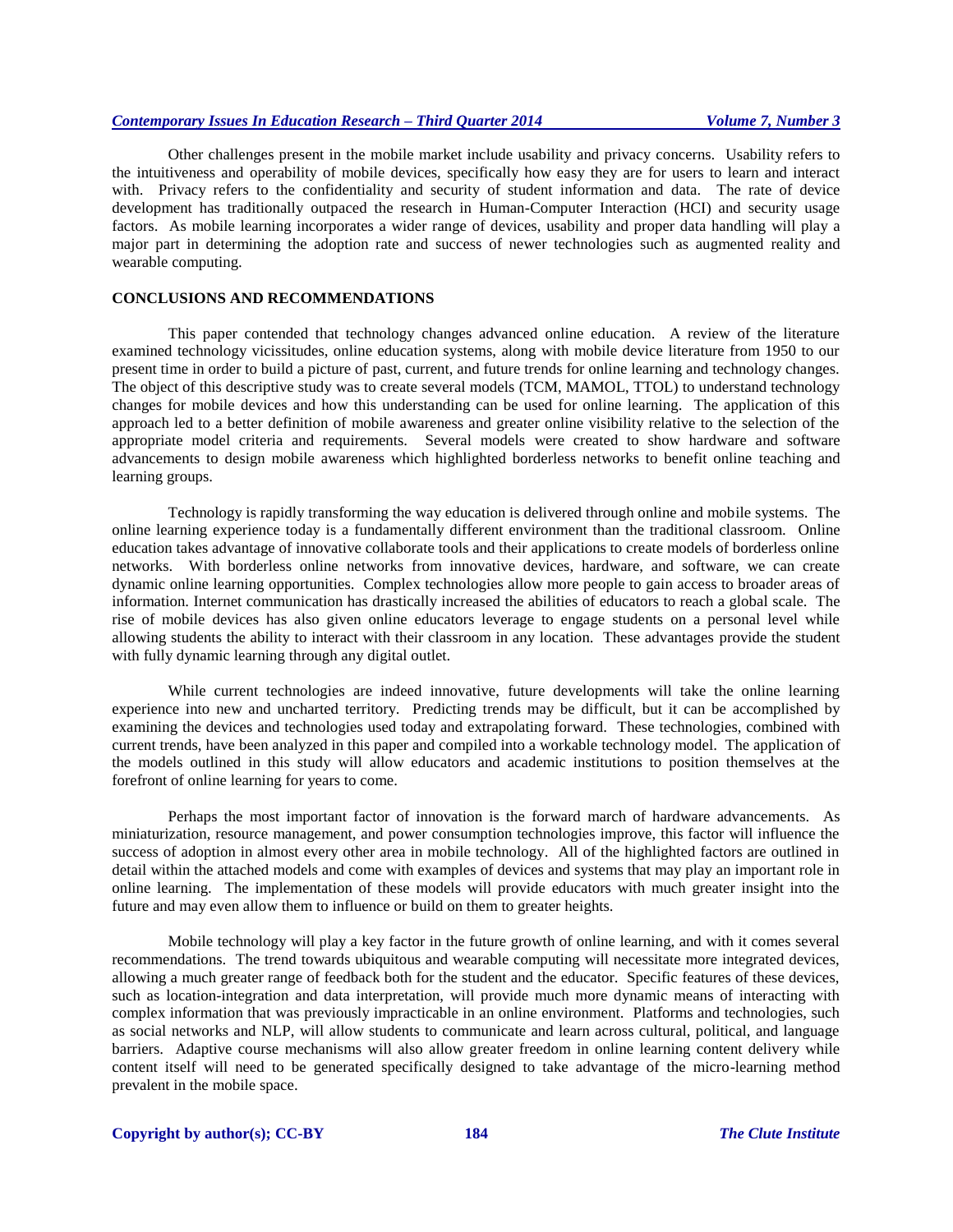What can we imagine for online learning and beyond, moving virtual reality towards online learning? Is it so farfetched to think of a holodeck and immersive media in the online classroom? Imagine integrated devices providing simulated environments with seamless overlays; with only the touch of a floating screen we could interact with the next generation of online learning. Malleable devices and 3D printers could provide an untold level of interaction and dynamic matter creation and conversion. This vision is not so far beyond our grasp. Our recommendation is further study into these models for the online classroom of the future.

# **AUTHOR INFORMATION**

**Dr. Catherine W. Cook** was born in Paris, France, and later graduated from high school and colleges in the states of Florida and Ohio. Dr. Cook worked with Pan American Airways and the Boeing Company in customer service. After leaving the airline industry, she completed her MBA and doctoral studies and began her academic career. During this career, she has served as Dean of Education, Associate Dean of Academics, and Department Chair for Accounting, Business Administration, and Graduate Studies. She received the top teaching award while serving as a faculty member. Dr. Cook was awarded a Workforce Challenge Grant and was a Co-curriculum Framework Writer with Indian River Community College for the Hospitality and Tourism Program. She has been certified by the Institute for American Hotel and Motel Association as well as the Institute for Travel Career Development in Tourism. Her research areas are in changing socio-political foundations of business enterprise in America, educational growth patterns, online education, tourism, women's leadership, and curriculum development and construction. E-mail: [catherine@fit.edu](mailto:catherine@fit.edu) (Corresponding author)

**Christian Sonnenberg**, Ph.D., joined the College of Business at Florida Institute of Technology in 2013 as an assistant professor in Information Systems and Academic Chair for the Online Master of Science in Information Technology (MSIT) and MBA in Information Technology Management. He earned his doctorate in 2013 in Computer Science from Florida Tech with a research focus in handheld and mobile usability. He also earned his bachelor's and master's degrees in Computer Science and Software Engineering respectively from Florida Tech. Previously, Dr. Sonnenberg has worked as a software engineer for Harris Corporation Government Communications Systems Division (GCSD) in Melbourne, FL since 2003. While there, he worked in a number of areas including directional wireless networks, cellular interrogation systems, and satellite image processing applications. E-mail: [csonnenb@fit.edu](mailto:csonnenberg@fit.edu)

# **REFERENCES**

- 1. Abbate, J. (1999). *[Inventing the internet](http://mitpress.mit.edu/catalog/item/default.asp?ttype=2&tid=4633)*. Cambridge, MA: MIT Press.
- 2. Al-Fedaghi, S. (2009). Interpretation of Information Processing Regulations. *Journal of Softwater Engineering Applications, 2*, 67-76.
- 3. Alison D. (2010). Executives Demand Communications Arsenal. *InformationWeek*. September 30, 2010. Retrieved October 5, 2010.
- 4. *Apple Insider* (2013). Retrieved 9/23/2013 from http://appleinsider.com/articles/13/06/19/inside-ios-7 ibeacons-enhance-apps-location-awareness-via-bluetooth-le
- 5. Aranda. N. (2006). *A brief history of online education*. Retrieved 6/24/2013 from http://ezinearticles.com/?A-Brief-History-of-Online-Education&id=248882
- 6. Arsham, H. (2002). Impact of the internet on learning and teaching. *USDLA Journal, 16*(3), 43-52.
- 7. Balakrishnan, V., & Lay, G. (2013). Mobile wireless technology and its use in lecture room environment: An observation in Malaysian institutes of higher learning. *International Journal of Information and Education Technology, 3*(6), 634-637. doi: 10.7763/IJIET.2013.V3.351
- 8. Bailenson, J. (2013, March). Keynote speaker: Infinite reality: Avatars, Eternal life, new worlds, and the dawn of the virtual revolution. In *Virtual Reality (VR),* 2013 IEEE.
- 9. Barras, C. (2007). *Illuminating the net's dark ages*. Retrieved 6/26/2013 from http://news.bbc.co.uk/ 2/hi/technology/6959034.stm
- 10. Baset, S., & Schulzrinne, H. (2004). *An analysis of the Skype peer-to-peer internet telephony protocol*. New York, NY: Department of Computer Science, Columbia University.
- 11. Bates, T. (2012). *A timeline of early online education pioneers*. Retrieved 6/24/2013 from Physics.illinois.edu; ourroots.ca; web.njit.edu; eric.ed.gov; coastline.edu

#### **Copyright by author(s); CC-BY 185** *The Clute Institute*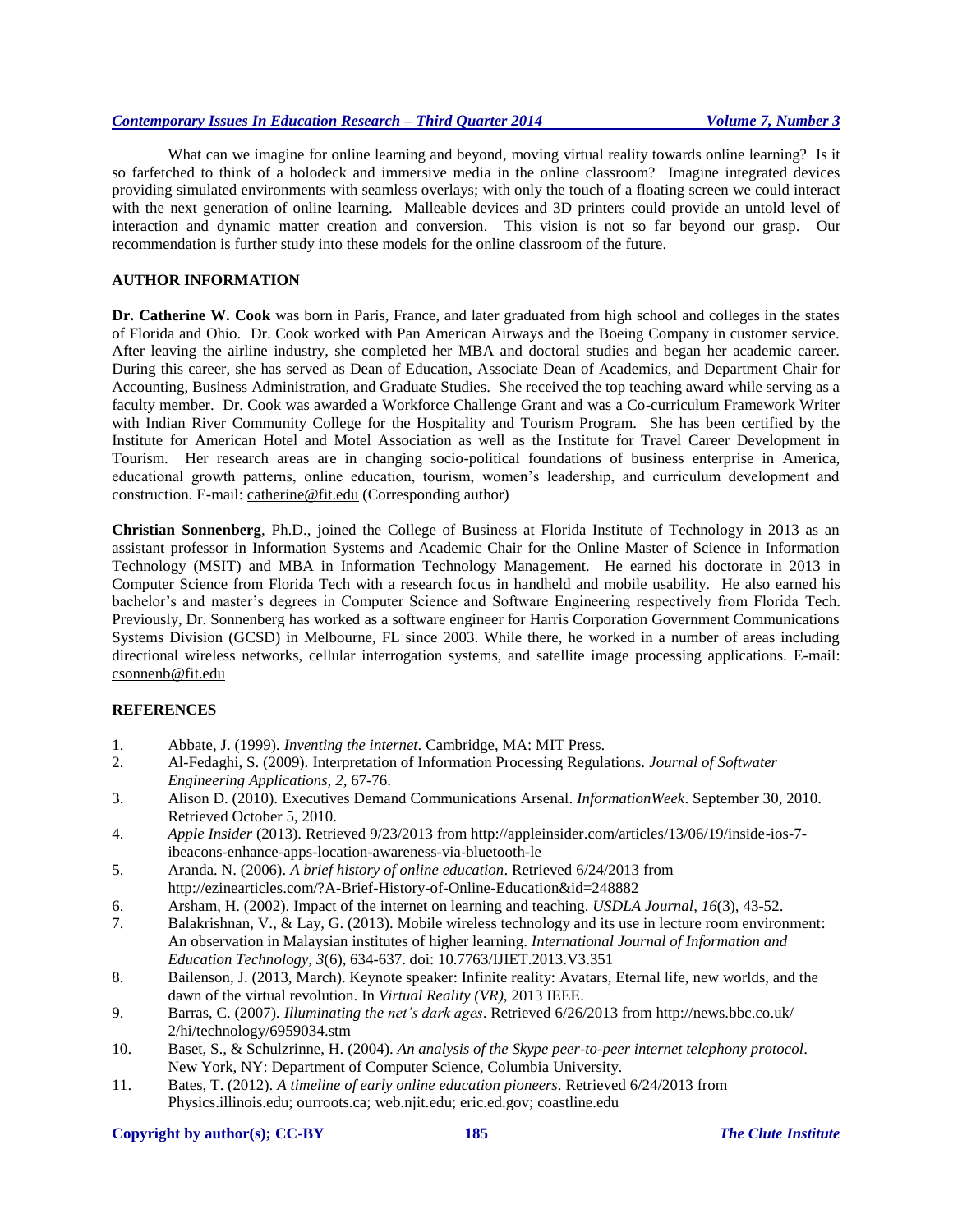- 12. Berners-Lee, T. J. (1992). *World-Wide Web: Information universe*. Electronic Publishing: Research, Applications and Policy.
- 13. Berners-Lee, T., & Fischetti, M. (1999). *Weaving the web: The Original design and ultimate destiny of the World Wide Web by its inventor*. San Francisco, CA: HarperSanFrancisco.
- 14. Bernstein, J. (2012). Invention awards: Augmented-reality contact lenses. *Popular Science*, 5 June 2012.
- 15. Biondi, P., & Desclaux, F. (2006). *Silver needle in the Skype*. EADS Corporte Research Center DCR/STI/C: Suresnes, France.
- 16. Blanchard, B. (2004). *Logistics engineering and management* (6<sup>th</sup> Ed.) Upper Saddle River, NJ: Pearson/Prentice Hall.
- 17. Boettcher, J., & Conrad, R. (2004). *Moving teaching and learning to the web*. Phoenix, AZ: League for Innovation in the Community College.
- 18. Borenstein, N. (1993). *A user agent configuration mechanism for multimedia mail format information*. Retrieved 9/19/2013 from http://tools.ietf.org/html/rfc1524
- 19. Bower, J., & Christensen, C. (1995). Disruptive technologies: Catching the wave. *[Harvard Business](http://en.wikipedia.org/wiki/Harvard_Business_Review)  [Review](http://en.wikipedia.org/wiki/Harvard_Business_Review)*, January–February 1995.
- 20. Cheng, K., & Tsai, C. (2013). Affordances of augmented reality in science learning: Suggestions for future research. *Journal of Science Education and Technology, 22*(4), 449-462.
- 21. Chess, D. (1998). Security issues in mobile code systems. *[Lecture Notes in Computer Science,](http://link.springer.com/bookseries/558) 1419*, 1-14.
- 22. Choudhry, R. (2013). *Videoconferencing, communicating with the world and beyond*. UCL Information Service Division. Retrieved 6/26/2013 from http://www.ucl.ac.uk/isd/staff/research\_services/governance/ riisg/RIISG\_\_Draft\_Minutes\_\_-\_4\_6\_2013\_RC.final.pdf
- 23. Cook, C., & Sonnenberg, C. (2013). *Technology and online education: Models for change*. Melbourne, FL: Nathan M. Bisk College of Business.
- 24. Daft, R., & Lengel, R. (1986). Organizational information requirements, media richness and structural design. *Management Science, 32*(5), 554-571.
- 25. Davis, C. (1980). *Fundamentals of PLATO programming*. Computer-based Education Research Laboratory, University of Illinois, Urbana, Illinois.
- 26. Dilger, D. (2013). Inside iOS 7: iBeacons enhance apps' location awareness via bluetooth LE.
- 27. Fenell, Z. (2013). *What Are the tools for internet communication?* Retrieved 9/18/2013 from http://www.ehow.com/facts\_5720183\_tools-internet-communication.html
- 28. *Fluid*, MIT Media Lab. Retrieved 9/23/2013 from http://fluid.media.mit.edu/
- 29. Google Glass (2013). Retrieved 9/22/2013 from http://www.google.com/glass/start/
- 30. Greenes, R., & Shortliffe, E. (1990). Medical informatics: An emerging discipline with academic and institutional perspectives. *Journal of the American Medical Association, 263*(8), 1114-20.
- 31. Gruzd, A., & Staves, K. (2011). Trends in scholarly use of online social media. Position paper presented at *the Workshop on Changing Dynamics of Scientific Collaboration, the 44th Annual Hawaii International Conference on System Sciences (HICSS)*. Available at http://dalspace.library.dal.ca/handle/10222/14427
- 32. Hilbert, M., & Lopez, P. (2011). The world's technological capacity to store, communicate, and compute information. *Science 1, 332*(6025), 60-65.
- 33. Hiltz, S., & Turoff, M. (1993). *Network nation*. Massachusetts Institute of Technology.
- 34. Hobbes, R. (2011). *Hobbes' internet timeline 10.2*. Retrieved 6/26/2013 from http://www.zakon.org/robert/internet/timeline/
- 35. Hsu, H., Lin, F., Sun, Y., & Chen, M. (2012). A novel protocol design and collaborative forensics mechanism for VoIP services. *Journal of Communications, 7*(2), 132-142.
- 36. Hu, Y., Zhang, Y., Xu, C., Lin, L., Snyder, R., & Wang, S. (2011). *Self-powered system with wireless data transmission*. DARP and the U. S. Department of Energy, Basic Energy Sciences.
- 37. IEEE Spectrum (2009). *Augmented Reality [in a contact](http://spectrum.ieee.org/biomedical/bionics/augmented-reality-in-a-contact-lens/0) lens - IEEE Spectrum*. Retrieved 9/23/2013 from <http://spectrum.ieee.org/biomedical/bionics/augmented-reality-in-a-contact-lens>
- 38. Kaltz, J., Ziegler, J., & Lohmann, S. (2005). Context-aware web engineering: Modeling and applications. (PDF). *Revue d'Intelligence Artificielle, 19*(3), 439-458[. doi:](http://en.wikipedia.org/wiki/Digital_object_identifier)10.3166/ria.19.439-458
- 39. Kanellos, M. (2003). *Moore's law to roll on for another decade*. Retrieved 6/25/2013 from http://news.cnet.com/2100-1001-984051.html
- 40. Koscielniak, B. (2003). *Johann Gutenberg and the amazing printing press*. Boston, MA: Houghton-Mifflin.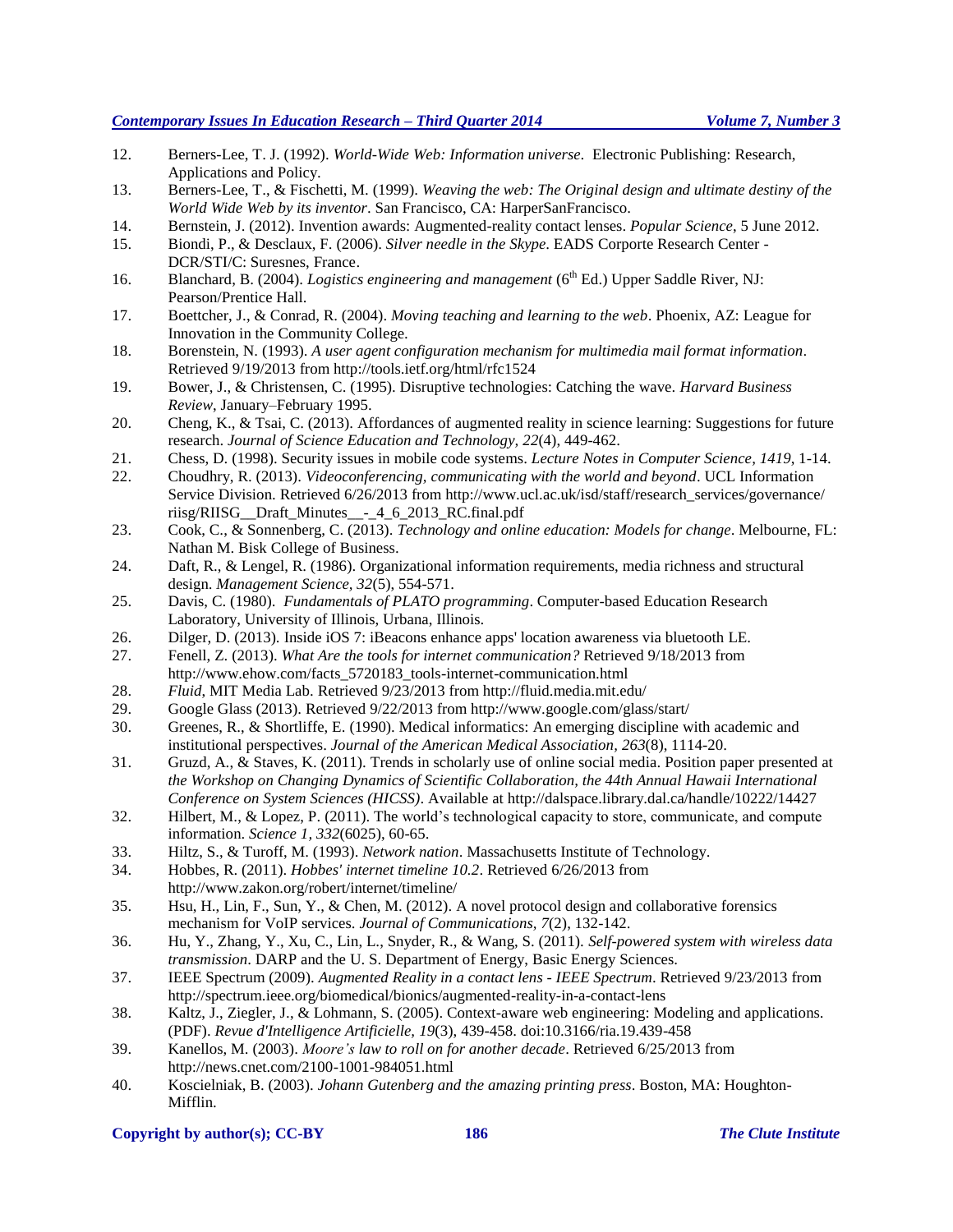- 41. Kurzweil, R. (1999). *The age of spiritual machines*. [Viking,](http://en.wikipedia.org/wiki/Viking_Press) [pp. 30-](http://books.google.com/books?id=ldAGcyh0bkUC&lpg=PP1&pg=PA630#v=onepage&q&f=false)32.
- 42. Kurzweil, R. (2001). *The law of accelerating returns*. Retrieved 6/26/2013 from http://www.kurzweilai.net/ the-law-of-accelerating-returns
- 43. Lahey, B., Girouard, A., Burleson, W., & R. Vertegaal. (2011). PaperPhone: Understanding the use of bend gestures in mobile devices with flexible electronic paper displays. In Proceedings of *ACM CHI'11 Conference on Human Factors in Computing Systems*, ACM Press, pp. 1303-1312.
- 44. Lohmann, S., Kaltz, J., & Ziegler, J. (2007). Model-driven dynamic generation of context-adaptive web user interfaces. Lectures Notes in *Computer Science, 4364*, 116-125.
- 45. Mace, M. (2011). *Mobile opportunity: The truth about the wireless bandwidth crisis*. Retrieved 9/27/2013 from http://mobileopportunity.blogspot.com/2011/06/who-will-pay-for-mobile-data.html
- 46. Maratos, D. (2012). *A brief history of online e-learning software*. Retrieved 6/24/2013 from http://ezinearticles.com/?A-Brief-History-of-Online-E-Learning-Software&id=7343970
- 47. Martell, J. (2013). *How to choose your web conferencing software – Set your business up for success*. Retrieved 9/23/2013 from http://www.webconferenceclassroom.com/how-to-guides/how-to-choose-yourweb-conferencing-software/
- 48. Mikael, A. *The history of computer networking X*. Retrieved 6/26/2013 from http://www.ehow.com/ about\_6581480\_history-computer-networking.html
- 49. Moore, G. (1965). Cramming more components onto integrated circuits (PDF). *[Electronics Magazine,](http://en.wikipedia.org/wiki/Electronics_(magazine)) 38*(8), 4.
- 50. Nanayakkara, S. (2013). *EyeRing: A compact, intelligent vision system on a ring*. MIT Media Lab.
- 51. Niedermeyer, E., & da Silva, F. (Eds.). (2005). *Electroencephalography: Basic principles, clinical applications, and related fields*. Wolters Kluwer Health.
- 52. NoteSlate. (2013). Retrieved 9/24/2013 from http://uncrate.com/stuff/noteslate/
- 53. Prasad, A., Buford, J., & Gurbani, V. (2011). *Advances in next generation services and service architectures*. Aalborg, Denmark: River Publisher's Series in Communications.
- 54. Razek, M., & Bardesi, H. (2013). Adaptive course for mobile learning. published in *Computational Intelligence, Communication Systems and Networks (CICSyN) on Computational Intelligence, Communication Systems and Networks (CICSyN)*, pp. 328 - 333, 5-7 June 2013.
- 55. Roberts, L. (1967). *Multiple computer networks and intercomputer communication*. Retrieved 7/17/2013 from http://www.packet.cc/files/multi-net-inter-comm.html
- 56. Rosenbloom, R., & Spencer, W. (Ed.). (1996). *Engines of innovation*. Boston, MA: Harvard Business School Press.
- 57. Ruland, N. (2013). *List of communication tools*. Retrieved 6/26/2013 from http://www.ehow.com/ info\_8075542\_list-communication-tools.html
- 58. Sateli, B., Cook, G., & Witte, R. (2013). Smarter Mobile apps through integrated natural language processing services. In *Mobile web and information systems* (pp. 187-202). Springer Berlin Heidelberg.
- 59. Schatzberg, E. (2006). Technik Comes to America: Changing meanings of technology before 1930. *Technology and Culture, 47*, 486-512.
- 60. Shane, S. (2009). *Technology strategy for managers and entrepreneurs*. Upper Saddle River, NJ: Pearson/Prentice Hall.
- 61. Singer, C., Holmyard, E., Hall, A., & Williams, T. (1958). *A history of technology* (Volume 3). [Oxford](http://en.wikipedia.org/wiki/Oxford_University_Press)  [University Press.](http://en.wikipedia.org/wiki/Oxford_University_Press)
- 62. Someya, T. (2013). Bionic skin for a cyborg you. IEEE Spectrum.
- 63. *South Korea to move all students to tablets and e-books*. Retrieved 9/22/2013 from http://www.siliconrepublic.com/innovation/item/22483-digsch2010/
- 64. Standage, T. (2012). Live and unplugged. *The Economist*, 12 November 2012.
- 65. Syrjakow, M., Syrjakow, E., & Szczerbicka, H. (2004). *Tool support for performance modeling and optimization*. Proceedings of the Fifth Asia Pacific Industrial Engineering and Management Systems Conference, 2004.
- 66. Tennenhouse, D., Garland, S., Kaashoek, S., & Kaashoek, M. (1996). *From internet to activenet*, Laboratory for Computer Science, MIT Press.
- 67. The Conversation. *World Wide Web creator sees open access future for academic publishing*. Retrieved 9/24/2013 from http://theconversation.com/world-wide-web-creator-sees-open-access-future-for-academicpublishing-11837